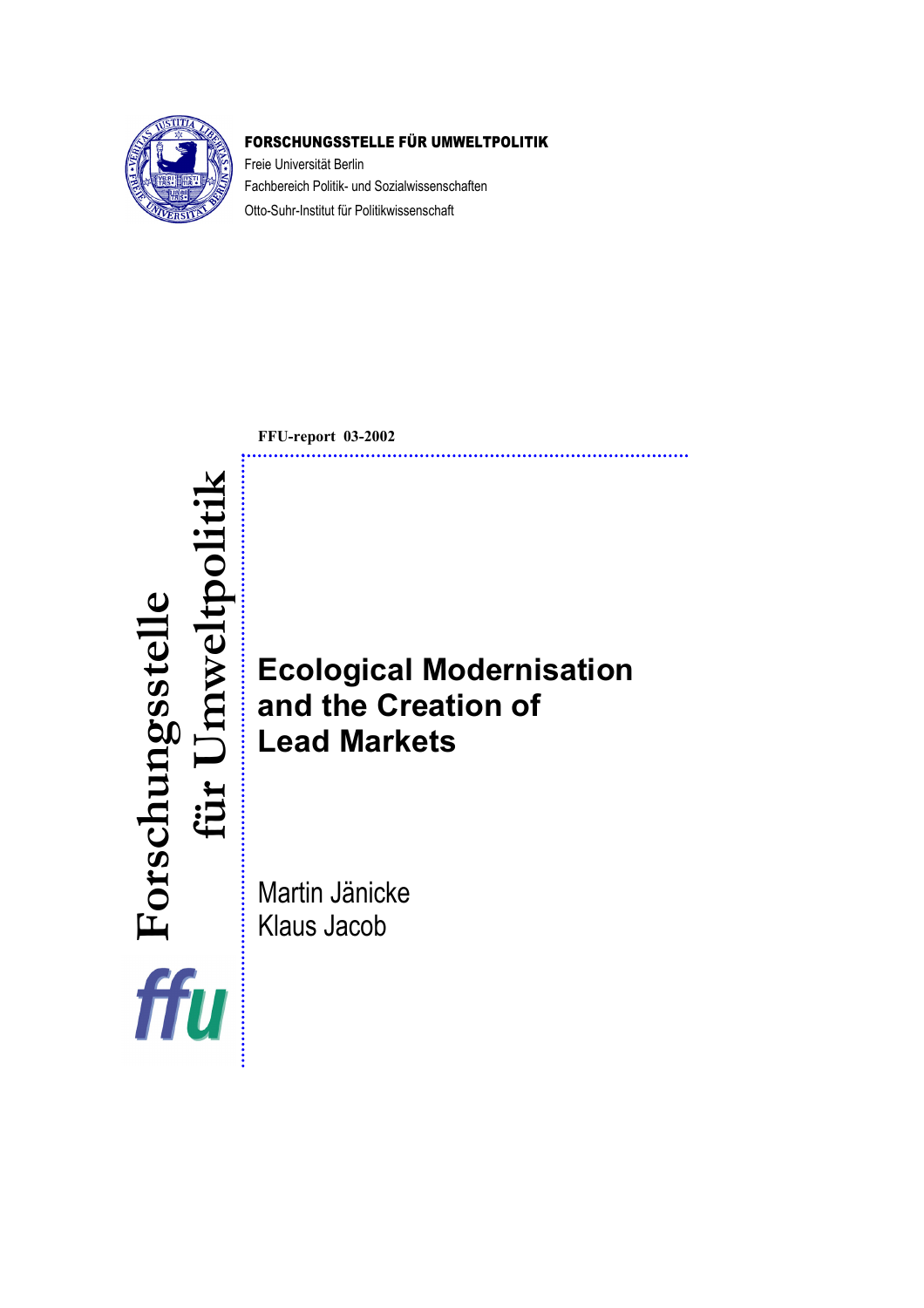*The publication is partly based on a research project funded by the German Ministry of Education and Research, grant number 07RIW1A. However, the responsibility for the content of this publication rest with the authors only.* 

> *An earlier version of this paper was presented on the International Conference Towards Environmental Innovation Systems 27-29 September 2001,Garmisch-Patenkirchen*

> > *Korrespondenzadresse:*

*jacob@zedat.fu-berlin.de* 



#### FORSCHUNGSSTELLE FÜR UMWELTPOLITIK

Freie Universität Berlin Fachbereich Politik- und Sozialwissenschaften Otto-Suhr-Institut für Politikwissenschaft

#### Ihnestr. 22 14195 Berlin

| telefon  | +49-30-838 566 87      |  |  |
|----------|------------------------|--|--|
| fax      | +49-30-838 566 85      |  |  |
| email    | ffu@zedat.fu-berlin.de |  |  |
| internet | www.fu-berlin.de/ffu/  |  |  |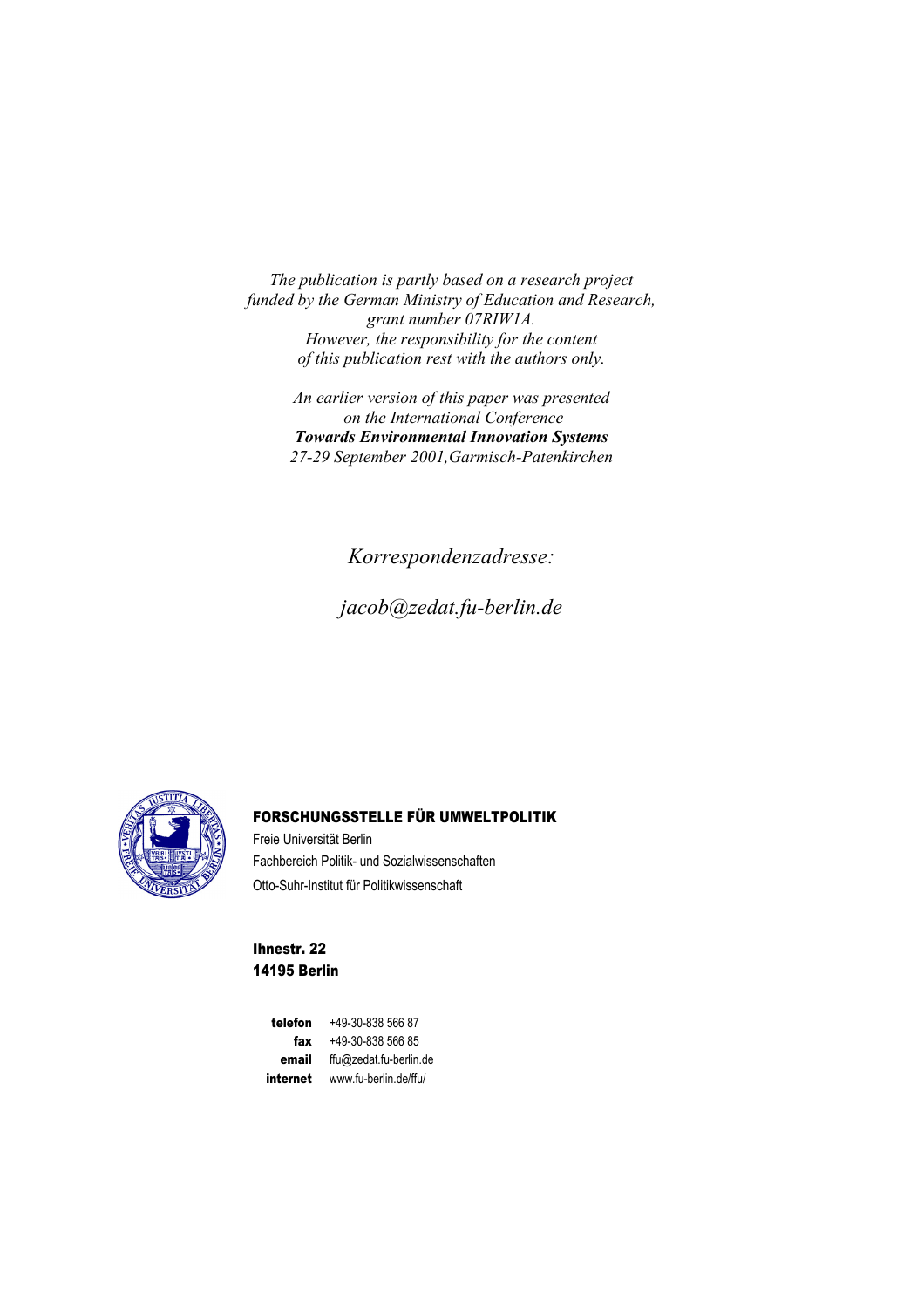# **Summary and Introduction**

The paper will discuss the potential role of lead markets in the global process of ecological modernisation, here conceived as innovation and diffusion of environmental friendly technologies, including the innovation and diffusion of supporting national policies. This includes the question whether and how national pioneer roles in environmental policy can be played in times of economic globalisation.

Global Environmental Change in the direction of sustainability strongly depends on international markets for environmental friendly technologies. Such markets need national "lead markets" as a starting point. A lead market is the country that adopts an innovation that subsequently adopted worldwide (Beise 2001). Lead markets are empirically characterised by high per-capita income, demanding and innovative buyers, high quality standards, political pressure for change and flexible, innovation-friendly framework conditions for producers and users. Unlike lead markets for normal technical innovations, *environment-friendly* technologies are specific insofar as they are problem-oriented and depend strongly on political influences. The problem dimension constitutes a potential global demand in terms of global environmental needs. It is mainly the role of pioneer countries to stimulate both, environmental innovation and their global diffusion, often in cooperation with international institutions and organisations. The interplay of innovation and diffusion of technology and policy takes place in different forms (from technology forcing to technology-based policies).

It is the high income countries which are able to afford the necessary investments in R&D for the development of new technologies. Many of them have also the demand conditions that enable environmental lead markets. These markets have to deal with the teething troubles of innovations, and they have to provide the pay back of R&D investments. They demonstrate the feasibility of technologies on a large scale application. Lead markets are not only related to potential first mover advantages, they also can attract foreign investors for environmental friendly technologies.

The paper is explorative in nature, as there is a lack of research on the mechanism and conditions for the successful making of global markets for environmental innovations. It should be understood as an overview and systematisation of aspects of global ecological modernisation with special regard to lead markets for environmental innovations.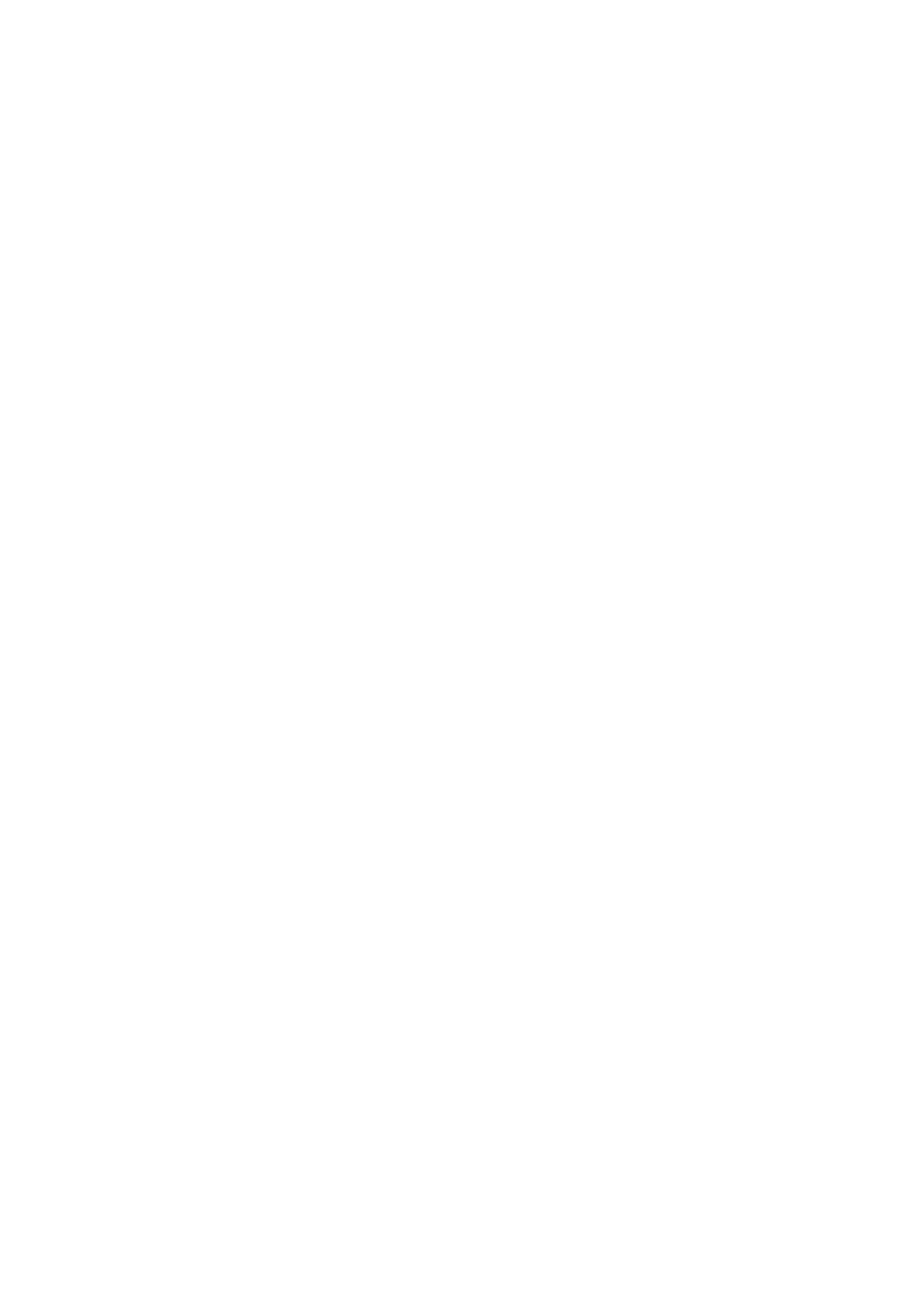## **1 Ecological Modernisation**

By "ecological modernisation" we understand the innovation and diffusion of marketable environmentally (more) applied technologies, including the innovation and diffusion of supporting policies. The concept describes the wide spectrum of possible environmental improvements that can be achieved through innovations beyond the purely end-of-pipe approaches. "Ecological modernisation" is not only the headline of the environmental policy of the present redgreen government of Germany. It is a concept that at present rapidly diffuses, especially in the field of social sciences. We use it in its narrower technical-economic sense. Other authors - such as Hajer (1995) or Mol (2001) - tend to use a broad definition which

includes institutional, structural and cultural changes of all kind. The main reason for our choice is that policies based on technologies and innovations not only represent a large potential of environmental improvements within the market system but are also easier to introduce and implement than those policies requiring intervention in the established production, consumption, transport, or lifestyle structures. We need a special term to denote these types of marketable solutions. If the concept of ecological modernisation is restricted in this sense it may also be easier to take the limits of the "technological" strategy into account, which cannot be ignored.

| Curative approaches                                |          |                                                          |                                               | Preventive approaches                                                                                              |                                                                        |  |
|----------------------------------------------------|----------|----------------------------------------------------------|-----------------------------------------------|--------------------------------------------------------------------------------------------------------------------|------------------------------------------------------------------------|--|
| Repair:<br>Reduction / compen-<br>sation of damage |          |                                                          | End-of-pipe treatment:<br>Clean-up technology | Ecological modernization:<br>Clean(er) technology /<br>Eco-efficiency                                              | Structural change:<br>Decrease of "dirty" in-<br>dustries / activities |  |
|                                                    |          | Payments for<br>noise damage                             | Passive noise protection                      | Less noisy motors                                                                                                  | Alternative traffic<br>modes, less traffic                             |  |
|                                                    | Examples | Ex-post measures<br>against forest<br>damage             | power stations                                | Desulphurisation of coal More efficient power pro-<br>duction and consumption;<br>CHP; cleaner primary en-<br>ergy | Less power-intensive<br>modes of production and<br>consumption         |  |
|                                                    |          | Measures against<br>damage caused by<br>industrial waste | Waste incineration                            | Recycling                                                                                                          | Reduction of waste-<br>intensive sectors                               |  |

*Figure 1: Model and examples of environmental policy approaches (Jänicke 1985)* 

Ecological modernization starts beyond end-of-the pipe approaches (clean-up technology) and way beyond merely reparative measures (see Figure 1). The scope of environmental friendly technologies varies from incremental improvements to radical innovation, where innovation means the initial market introduction of a new technology. The latter may improve some or all of the phases of a product's life cycle and thereby maybe labelled as "clean" or "cleaner" tech-

nology. Incremental improvement affects different dimensions such as material intensity (efficient use of resources), energy intensity (efficient use of energy), land use intensity (efficient use of space), transport intensity (efficient logistics), or risk intensity (regarding plants, substances, products). This involves also waste intensity, i.e. waste materials and harmful emissions (Jänicke 1985).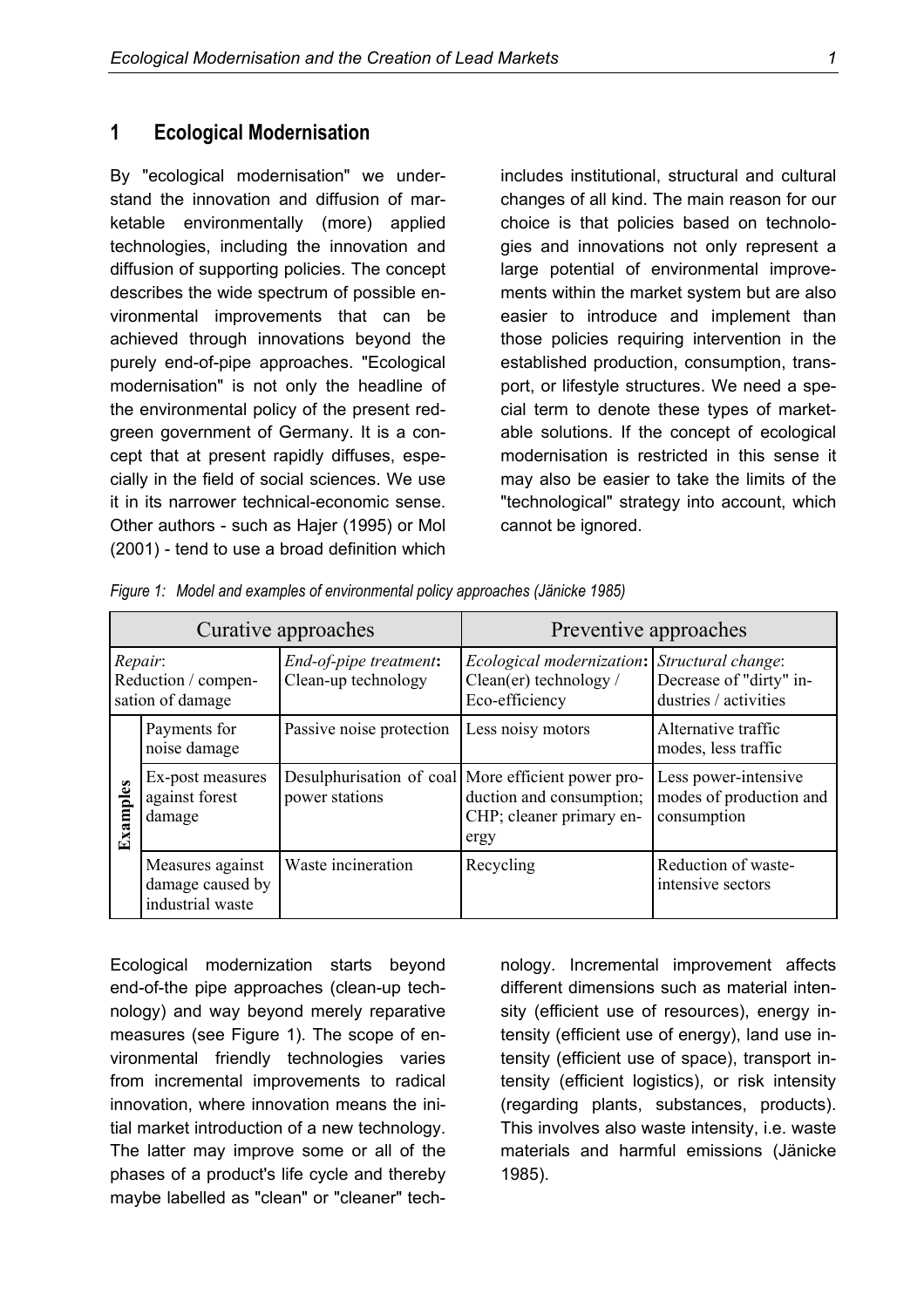process of continuous improvement of procedures and products. It is a compulsory necessity in capitalistic industrial societies driven by the forces of competition which generates innovative or efficient technologies. Typically, technological progress is a market based process. It is however possible, and for ecological modernisation a prerequisite, to influence the *direction* of modernisation. The spread of environmental concern can be an important motor for economic modernization (Brickwedde 1997). Recently, also public agencies adopted this view, as for example the Swedish Ministry of the environment (1996: 5) argues that "environmental policy is contributing towards the modernisation Swedish enterprise" or the European Commission: "...high environmental standards are an engine for innovation and business opportunities" (European Commission 2001: 3). This argument is extended to competitiveness: "How an industry responds to environmental problems may, in fact, be a leading indicator of its overall competitiveness ... Successful environmentalists, regulatory agencies, and companies will ... build on the underlying economic logic that links the environment, resources productivity, innovation, and competitiveness" (Porter/van der Linde 1995; cf. Wallace 1995). This argument, however, has also been disputed and certainly needs more empirical evidence and more differentiation.

Unlike the interpretation of N. Ashford (2001) - ecological modernisation conceived as the transformation of the 'problem industries' into 'green' industries - our view on ecological modernisation, focuses on innovative technologies. The technologies which are put on the markets to substitute the environmental harmful technologies are not necessarily produced by the same firm or the same industry. For instance firms producing technologies for renewable energies constituting a new - booming - industry. Our

view on ecological modernisation is concerned with technologies which are marketable. For certain environmental problems there is, indeed, the necessity of a structural change, e.g. the phasing out of nuclear energy or lignite coal, which cannot be effected via market mechanism. But the difficulty of this political task is so different that we should use a different term: The dichotomy between ecological modernisation on the one hand and structural change of the phasing-out type on the other hand may be helpful here. Ecological modernisation – using the logic of modernisation and markets is the easier policy. It is at best a continuous process leading to win-win situations. However a decrease of an industry in its core technologies creating losers and e.g. regional employment problems requires huge political endeavour and is therefore possible only exceptionally.

As we will show later ecological modernisation, too, needs government policy overcoming market failures. And the policy may include the "big stick" as a final resort against laggards in the diffusion process (see below). But this is, at least from the point of view of policy sciences, a quite different task compared to structural solutions.

## **The political dimension of environmental innovations**

What are the driving forces of this process and how can they be reinforced? As a starting point for the analysis, the approaches of innovation economics for the explanation of innovations may be utilised. However, in addition, the special characteristics of environmental innovations must be considered. Traditional R&D policies do focus on the provision of infrastructure needed for the generation, transfer, and application of knowledge by the state and on the amount of subventions for R&D activities. Financial aids and research institutions are considered as the adjusting screws to explain success or failure of National Innovation Systems (NIS) (OECD 1999).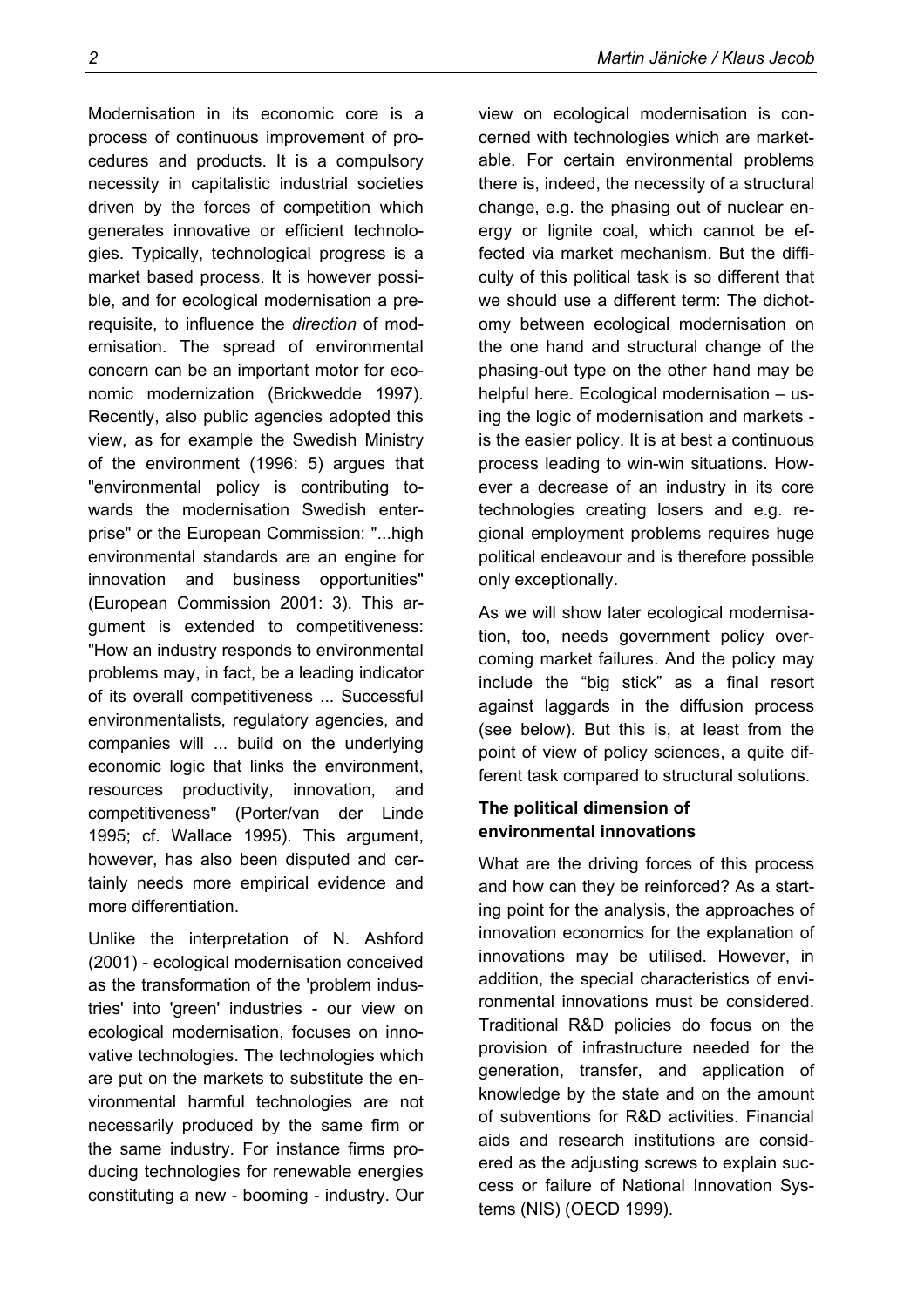For environmental innovations additional aspects have to be taken into account, too. It is not only the supply of technologies which is supported by public R&D policy, but also environmental regulations, frequently having a strong influence on the demand side that is of special importance. Environmental technologies which become obligatory as e.g. BAT standards (see Hitchens et al., this volume) do have a well protected market. But there are many other means to support and increase the demand for environmental innovations beyond command and control measures such as e.g. tax exemptions or reductions (as for unleaded gasoline), labelling schemes (e.g. Blauer Engel), public procurement, or EMAS (demand of enterprises).

Innovations both in environmental technology and in environmental policy can nowadays count on a broad spectrum of transfer mechanisms beyond the market which from the OECD, by way of the World Bank, right through to Greenpeace - help their diffusion on the world market. Pioneering measures taken by states and the international orientation along "best practice" lines (benchmarking) serve to further reinforce these mechanisms.

To conclude, political strategies, aiming at a creation of markets for environmental innovations, can be build on three different approaches: 1) The improvement of the infrastructure for the supply with environmental innovations; 2) the safeguarding of demand by means of environmental policy and 3) the utilisation of transfer mechanism to speed up the diffusion of policy innovations into other countries.

There are, however, less favourable conditions for environmental innovations. First, there is a short-term and most often even static perspective on the technological possibilities of enterprises both by regulators as well as managers. Technologies, products and preferences are taken as granted and

possible changes are perceived as provoking additional costs. Thereby, environmental policy is oriented on the state of the art rather than on the potentials of technologies. Second, there are many persistent reasons for an end-of-pipe orientation of environmental technologies. These technologies are more easy to control, they usually do not require a change in central processes, there are standardised solutions at hand. Furthermore, if substantial investments in EOP technologies have been done, sunk costs have to be depreciated before considering more innovative technologies. Third, due to the externalities of innovations and especially environmental innovations, there is an undersupply of R&D activities. For innovation in general, there is an incentive for free riding and to obtain second mover advantages. Klaus Rennings (2000) has pointed out, that there is a second externality of environmental innovation: There is an incentive for free riding on the environmental benefits of environmental innovations because these benefits are a public good. Environmental policy therefore has been promoting the diffusion of existing technologies rather than the stimulation of innovations (s.a. Hübner/Nill 2001: 97 f.).

Considering these peculiarities of environmental innovations it is a task of considerable difficulty for politics to implement a policy which is likely to foster environmental innovations. Whereas with "normal" innovations state and politics form only one factor among many influencing the framing conditions of the potential innovator, environmental innovations benefit from sociopolitical actors (state, also NGOs). It is important to note, that environmental innovators often orientate their decisions on the early phases of public problem definitions and the early phases of policy formulation rather than wait until a suitable policy has been passed and enacted (Jacob/Jänicke 1998). Innovations cannot be explained by a single governmental instrument, but many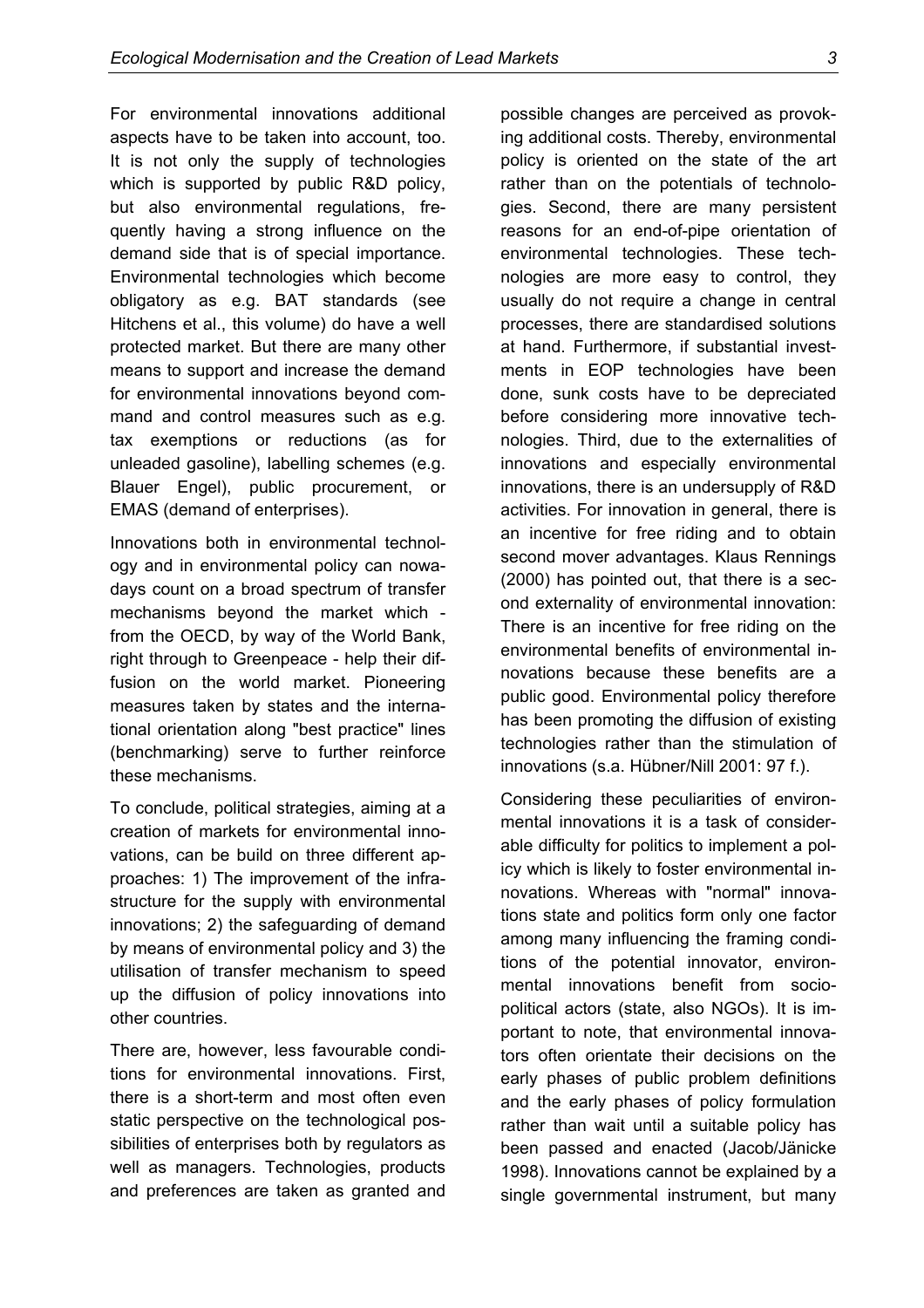other factors have been taken into account such is the policy style, the actors configuration and the instrumentation (Jänicke et al. 2000).

A political strategy should strengthen the ecological motivation of potential innovators, improve their situation regarding the available information, and above all cut their investment risk by providing calculable perspectives. A strategy of ecological modernization will begin with clear target data but with "soft" instruments and regard regulations and official directives as the very last resort (Wallace 1995; Jacob/Jänicke 1998). The guiding axiom is: The more credibly the government threatens specifications and sanctions right from the outset, the more effective the "softer" instruments will work. This rather management-oriented approach is likely to be effective particularly if *targeted* environmental innovations are at stake, for which potential innovators and target groups can be addressed directly. For a broad stimulation of unspecific environmental innovations it is necessary to address a wider spectrum of potential innovators less specifically and directly. For the latter type of innovation oriented environmental policy more traditional means of regulation and stimulation seem more appropriate.

Recently, with a broadly effective set of instruments applied as part of innovationoriented environmental policy, it has been above all environmental levies and energy taxes that have gained in significance. Of course state provision of the necessary infrastructure for research, development, and knowledge transfer - as innovation research has always stressed - is also critically important. State-run "green" R&D programs play an important and more specific role in innovation-oriented pioneer countries (e.g. the Netherlands, Denmark, and Sweden).

Another important aspect is cooperative environmental planning as defined by "Agenda 21". This encompasses elements of classi-

cal regulation and control and of public management systems. The use of strategic targets in environmental plans and strategies reduces the insecurities involved in suitable innovation processes and offers innovators more reliably calculable investment conditions. If, for example, a hazardous substance has to be withdrawn from the market before a specified deadline, the potential supplier of a substitute substance has greater certainty with respect to the profitability of his research and investment planning. Moreover, sustained environmental planning can create motives for innovation and marketable solutions insofar as it is linked to a broad target-oriented debate on specific problem situations. Strategic environmental planning is usually associated with the formation of networks, among other things favouring the exchange of information so important for innovations.

For a comprehensive explanation of environmental innovations, it is not sufficient to look for the political management of single innovations only. The overall capacity of nation states, or even regions for innovations as well as market demands have to be reflected, too. This capacity has been conceptualised as "national innovation systems" where innovative firms are part of a network which encompasses actors from other firms, research institutes, universities, etc. (e.g. Freeman 1987; Lundvall 1992; OECD 1999). The concept of a national innovation system is, however, not a consistent theory, but it tries to combine a wide range of influencing factors which possibly explain national and regional differences in innovation activities.

So far, we have dealt with policy factors supporting innovation. But ecological modernisation is both innovation and - hopefully - rapid and complete diffusion of available and marketable solutions. Therefore, we discuss in the following the conditions for their diffusion.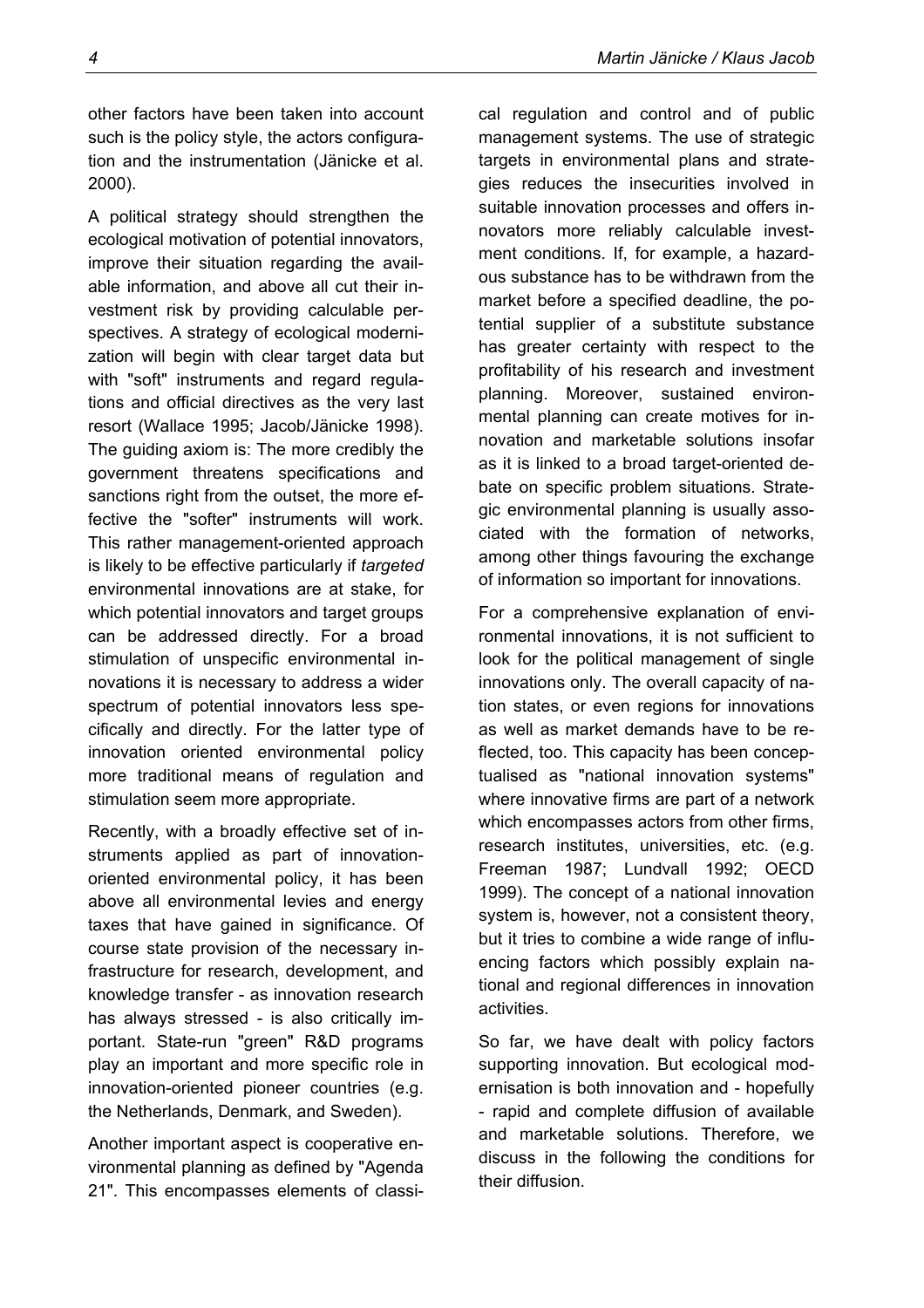# **2 Globalisation and National Environmental Policy Capacity**

The greening of international markets strongly depends on national pioneers in environmental policy. But is pioneer behaviour of nations possible in the context of globalisation? Before we turn to the global diffusion of environmental innovations we should clear this important point.

#### *Figure 2:*

*The Pioneer Countries in Environmental Policy: Policy Innovation or Early Adoption 1970-2000(x)*

| Country:                                                                                                                                          |      | 1970-1985 | 1985 - 2000 |  |
|---------------------------------------------------------------------------------------------------------------------------------------------------|------|-----------|-------------|--|
| Sweden                                                                                                                                            | (11) | 7         | 4           |  |
| <b>USA</b>                                                                                                                                        | (10) | 8         | 2           |  |
| Japan                                                                                                                                             | (9)  | 8         |             |  |
| <b>Denmark</b>                                                                                                                                    | (9)  | 5         | 4           |  |
| Finland                                                                                                                                           | (8)  | 4         | 4           |  |
| France                                                                                                                                            |      | 5         | 2           |  |
| Germany                                                                                                                                           |      | 5         | 2           |  |
| The Netherlands                                                                                                                                   | (7)  | 3         | 4           |  |
| UK                                                                                                                                                | (6)  | 4         | 2           |  |
| Canada                                                                                                                                            | (6)  | 2         | 4           |  |
| 51<br>29                                                                                                                                          |      |           |             |  |
| (x)<br>Introduction of 20 new environmental policy in-<br>stitutions, laws or instruments: innovation plus<br>first 3 adoptions. Preliminary data |      |           |             |  |
| Source: Busch/Jörgens (FFU) 2001                                                                                                                  |      |           |             |  |

According to a broad review of literature conducted by Thomas Bernauer (2000), there are three distinct understandings of globalisation. From a constructivist/sociological perspective globalisation encompasses political, economic, cultural phenomena of diminishing importance of national borders (e.g. Giddens 1990). Political scientists which also stress the diminishing importance of boarders between nation states and using the term of denationalisation (e.g. Zürn 1998). A neo-marxist perspective stresses the globalising of capital, the dominance of transnational firms, or the unleashed world market (e.g. Altvater/Mahnkopf 1996). Finally, from the point of view of economists, globalisation refers to the extension of international markets both in terms of trade and investment activities. This is accompanied by an easier

mobility of factors movements, especially the international movement of capital. For this paper we are interested in the possibilities and obstacles for the establishment of international markets for environmental innovations. Since *environmental* innovation/ diffusion as a rule need to be stimulated by policies it is crucial to understand not only the economic, but also the political dimensions of globalisation and its implications for policy making as well.

There is an ongoing debate about the implications of globalisation for national policy making. Regarding social policy, economic policy, but also environmental policy it has been argued that a free movement of production factors limits the possibilities for national regulations which lead to rising costs for firms and to a competitive disadvantage. Globalisation therefore leads to a "*race to the bottom*" or to de-regulation to attract foreign investments. This phenomena of deregulation became known as the Delaware effect of globalisation (Vogel 1995). It was in Delaware where competition on deregulation of corporate chartering began. In the US charters are granted by individual states, but all states are required to recognize each other's charter. In the course of this competition, a race to the bottom was won by Delaware by lowering the level of protection for employees, shareholders, and customers.

According to David Vogel (1995; 1997; 2001) economic integration and strict regulation is not as antagonistic as it can be expected. High standards in important markets may force foreign producers to adapt to these standards by which foreign governments react by raising their own standards. Furthermore, due to scale effects in production but also to obtain the image of an innovative firm, it may be sensible for firms to adapt to the higher standards for other markets as well on a voluntary basis. A promi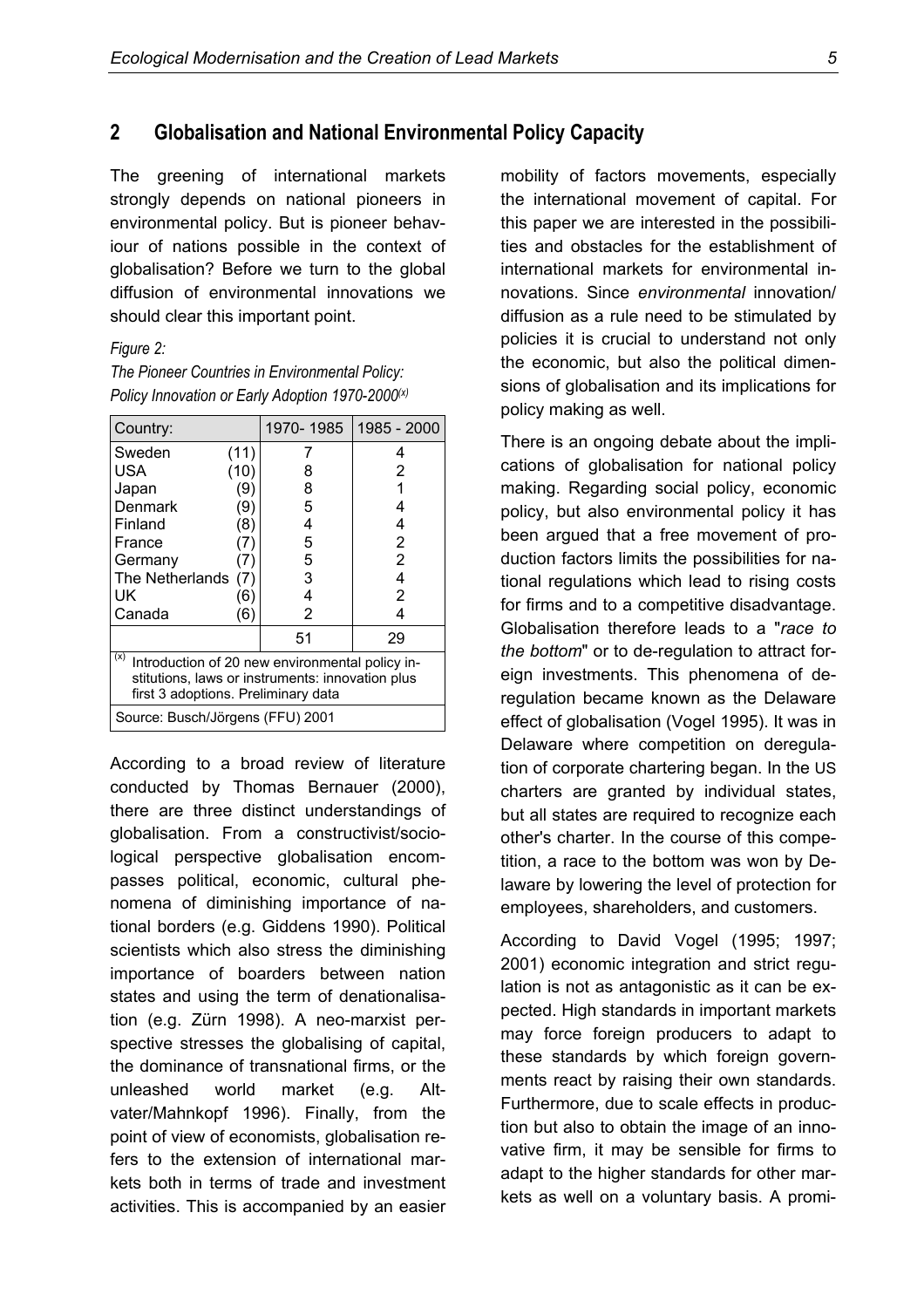nent example of this *race to the top* are environmental standards set by California which lead to a world wide adaptation by car

manufactures which became known as the California effect.

|  |  | Figure 3: General Characteristics of the Present Pioneer Countries in Environmental Policy (PCEP) |  |  |  |  |  |  |
|--|--|---------------------------------------------------------------------------------------------------|--|--|--|--|--|--|
|--|--|---------------------------------------------------------------------------------------------------|--|--|--|--|--|--|

| Definition: PCEPs are innovators or early adopters of new environmental pol-<br>icy measures that diffuse into other countries (thereby contributing<br>to the development of global environmental policy). |                                                                                                                                        |  |  |
|-------------------------------------------------------------------------------------------------------------------------------------------------------------------------------------------------------------|----------------------------------------------------------------------------------------------------------------------------------------|--|--|
| <b>Characteristic</b><br>(Indicator/Measurement):                                                                                                                                                           | <b>General Hypothesis:</b>                                                                                                             |  |  |
| Environmental policy innovations<br>(Policy monitoring, FFU data)                                                                                                                                           | Pioneering environmental policy is possible                                                                                            |  |  |
| Strict environmental regulation<br>(e.g. Environmental Regulatory Regime)                                                                                                                                   | Strict environmental policy is possible<br>(s.a. Porter)                                                                               |  |  |
| Innovation or early adoption of environmental<br>technologies (Monitoring of environmental<br>technology diffusion)                                                                                         | PCEPs having the capabilities for technology<br>based environmental strategies and are by<br>this candidates for becoming lead markets |  |  |
| High economic income (GNP/cap.)                                                                                                                                                                             | High income means both, high (perceived)<br>pressure and high capacity for environmental<br>policy                                     |  |  |
| High competitiveness<br>(e.g. Competitiveness Report)                                                                                                                                                       | Environmental issue is important for the com-<br>petition on innovation                                                                |  |  |
| Open economy (x)<br>(export/import ratio of GNP)                                                                                                                                                            | Economic globalisation is no impediment for<br>active environmental policy                                                             |  |  |
| Strong role of government (x)                                                                                                                                                                               | No general "withering away" of governments<br>in times of globalisation                                                                |  |  |
| <sup>(x)</sup> Mainly true for the present PCEPs (forerunners within the EU, and Canada)                                                                                                                    |                                                                                                                                        |  |  |

It is a question open to empirical investigation if this example of a successful convergence of environmental standards on a high level of protection may be generalised. It has been argued that this mechanism may apply to product regulation only (Vogel 1997; Scharpf 1999). The distinction between products and processes is not selective since all process technologies are products as well (e.g. wind mills). Empirical evidence is given for a spread of industrial pollution standards to developing countries (Hettige et al. 1996).

Regarding the expected decline in competitiveness by environmental policy the raceto-the-bottom hypothesis suffers from several highly questionable assumptions: It assumes that environmental regulations impose costs for producers that affect location, regardless of differences in labour productivity. It also assumes that governments react exclusively to the preferences of the international capital, ignoring the preferences of voters or interest groups (Drezner 2001). Last but not least, the race-to-the-bottom hypothesis not only overestimates the importance of environmental costs and the differences in regulatory costs but also the general role of prices, thereby ignoring the role of innovation in the global competition. The rising importance of the environmental issue in the competition on innovations may be the most interesting counter argument.

### **The Porter Hypotheses on Environmental Regulation and Competitiveness**

The Porter hypothesis argues that a strict environmental policy can improve competitiveness of firms and sectors (Porter 1990; Porter/van der Linde 1995; s.a. Ashford 1979) may be split into two distinct parts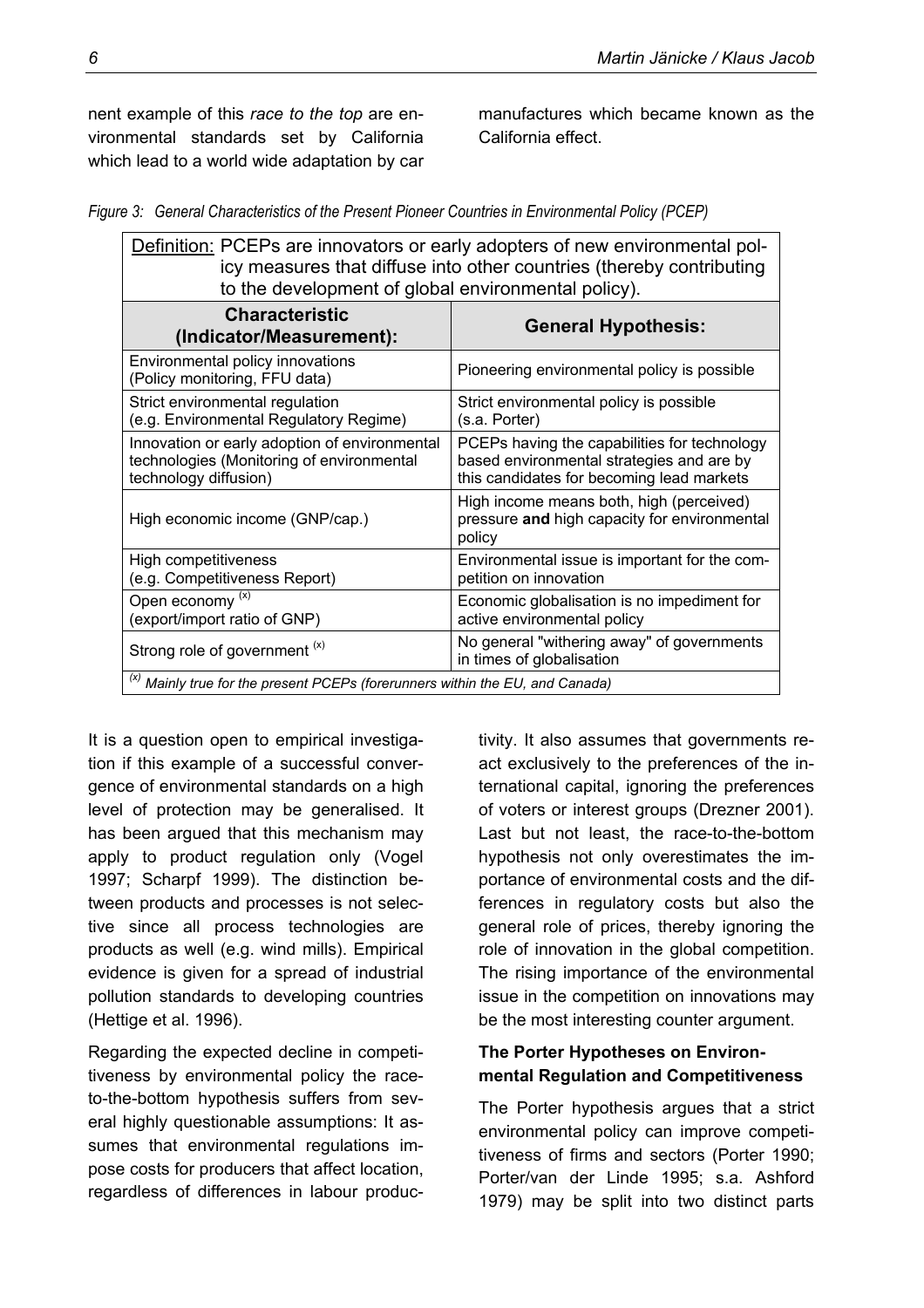(s.a. Taistra 2001): First, a competitive advantage might be achieved in case of a strict environmental policy which, at a later stage, diffuses internationally. If there has been a development of technologies in response to strict environmental standards, industries (not necessarily the polluting industry itself), might be able to export their technologies. Their competitive advantage may be based on learning effects or patent protection of their innovation.

Second, strict environmental policy might lead to innovation in the polluting industry itself which is able to compensate or even overcompensate for the costs of adaptation. This part of the Porter hypotheses has been labelled the "free-lunch" or even "paid lunch" hypotheses.

This second case refers to inefficient patterns of production. The existence of considerable inefficiencies is not expected by conventional economic theory. Possible explanations for the broad empirical evidence supporting this part of the hypotheses, might be seen in the fact that both regulators and enterprises most often have a static view when evaluating the expected costs of environmental regulation. Strategies for environmental protection are usually are developed on the basis of given technologies, products and preferences. Policies are most often formulated in a short term perspective only. All this leads to a policy which is based on the state of the art, instead of being oriented on the technical potentials.

According to Porter, environmental policy should choose instruments stimulating innovations which are able to take advantage of the potentials of technologies rather than stimulating the diffusion of existing technologies. Furthermore, national environmental standards should be a slight precursor for other countries. However, a wide gap between the different national standards

should be avoided in order to beware of idiosyncratic solutions.

The "Porter hypothesis" has been supported by policy science research on environmental pioneer countries (Wallace 1995; Jänicke/Weidner 1997; Anderson/Liefferink 1997). There have been always national pioneer countries in environmental policy. In the context of globalisation these countries have gained additional importance - just in opposite to the "race to the bottom" hypotheses. They are - possibly more than international institutions - the paramount protagonists of the development of international environmental policy. While environmental policy is mainly based on technologies, they are at the same time supporters of a global ecological modernisation. It is mainly a few highly developed OECD pioneering national states which pushes technology based measures for environmental protection. For these countries the competition on quality which is based on innovation - rather than competition on costs - seems to be the primary push.

Governments do not have an exit option but must react to functional imperatives of their countries. In the global competition the nation state is coming under pressure in areas such as employment, financial policy, social security, infrastructure, R&D policy, and last but not least environmental policy. Here the (recently renewed) *Cameron hypothesis* in political science may be remembered stating that open OECD economies tend to a higher share of public expenditure (Cameron 1978). The underlying causalities for this phenomena may be disputed. We expect, however, that open economies need more government activities, both to enable international competition (e. g. by providing the infrastructure or an effective innovation system) and to counteract its problems (e. g. by compensating its losers). This pressure for action operates contrary to a diminishing importance of national boarders. For policy researchers it is no surprise that well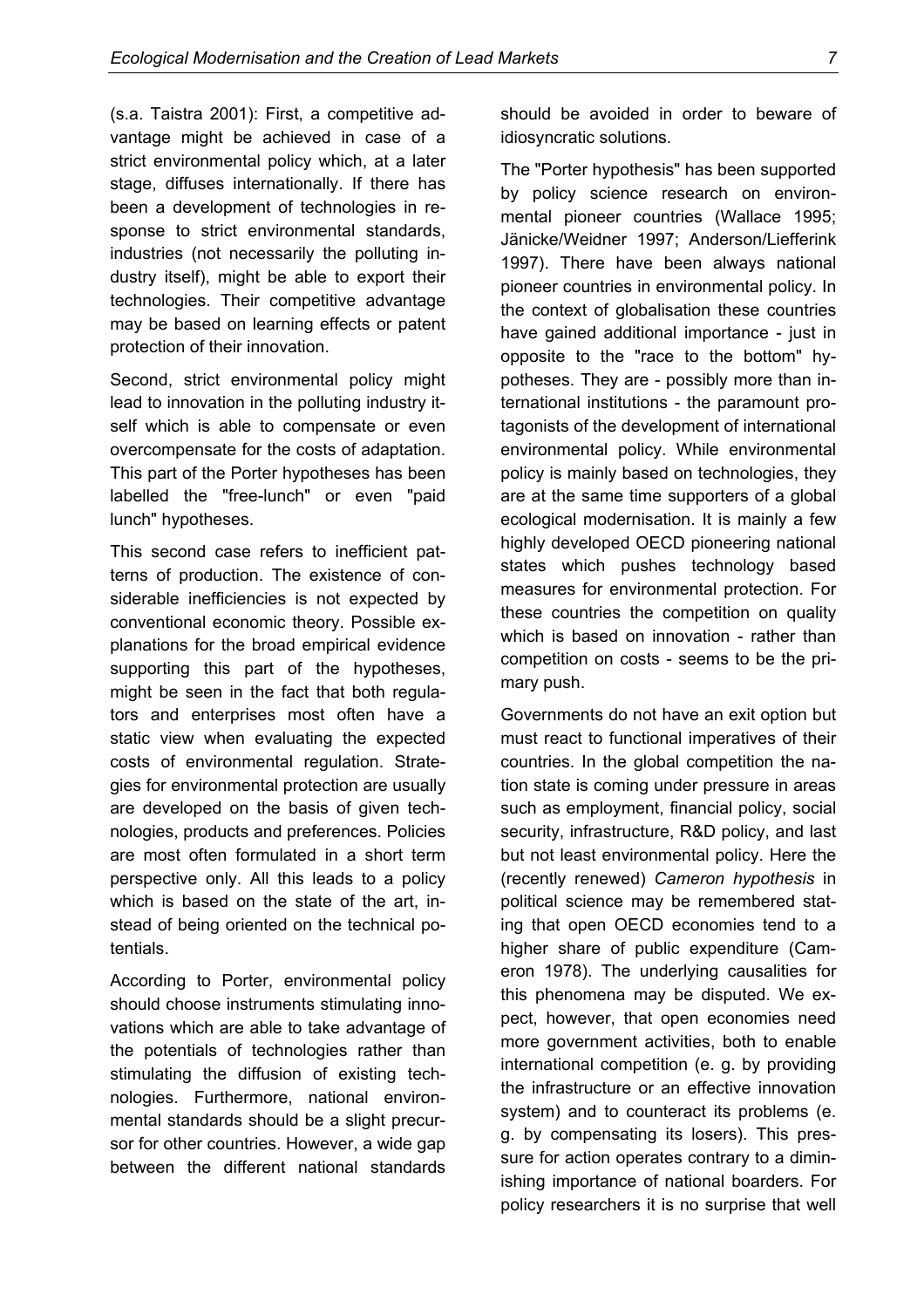developed OECD countries which are highly integrated into the world market are also more active in environmental policy (see Bernauer 2000). The nation state also remains the most competent and best organised actor (alongside multinational enterprises) in the global arena. Empirical evidence for this interlinkage is given by the research of Eliste and Fredriksson (1998). According to these authors countries with an open trade regime do have more stringent environmental regulation.

While there has been a (most often voluntary) transfer of sovereignty to international institutions, nation states gained partially additional opportunities by concerting globally their actions (e.g. nature conservation, Basel convention, Rio process, but also the consolidation of national budgets). Therefore, the decline of national sovereignty should not be confused with a decline of capacity to solve national problems.

There is an ongoing debate in economic research about the question of whether a pioneering role in environmental policy influences the competitiveness of firms, sectors or nations. A number of empirical studies on technologies, sectors, firms and countries

have been published which in general support the expectations of the Porter hypotheses (for an overview: Taistra 2001; furthermore Jaffe et al. 1995; Hübner/Nill 2001; Sturm et al. 2000; Esty/Porter 2000).

All of these investigations are not able to model the *causal* relationship between economic and environmental performance. At least, the correlations giving further evidence for the thesis that an ambitious environmental policy doesn't harm competitiveness. Furthermore, they giving evidence once again, that a well developed economy is a prerequisite for the development of a successful environmental policy. It is the highly developed countries which are characterised both by high environmental pressure (both objective and subjective, induced by high education and income) and high capacity (encompassing the institutional basis, administrative competence, economic/fiscal resources, knowledge, and the strength of NGOs) to react on it.

A key mechanism for an integrated approach which utilises the economic forces of globalisation, might be the establishment of *lead markets* for environmental innovations.

# **3 Diffusion of Policy Innovations and the Globalisation of Environmental Policy**

As mentioned above, the international diffusion of clean(er) technologies strongly depends on the diffusion of their supporting policies. Therefore, the role of environmental policy diffusion is relevant in our context. Recent comparative research on the spread of environmental policy among countries reveals an astonishing international convergence in the development of national policy patterns (Kern 2000; Jörgens 1996; Kern/Jörgens/Jänicke 1999). It is possible, by way of policy monitoring, to treat innovations in environmental policy as indicators and evaluate these accordingly (from the establishment of an environment ministry right through to the introduction of a

CO2 tax). It is also possible in the same way to assess the significance of pioneer countries and the role of certain strategic countries without which rapid diffusion would not succeed. This procedure also allows us to deduce, from the diffusion rate, the level of difficulty involved in solving a problem. Monitoring individual policy measures in this way (as policy output) is of course not a proper policy outcome evaluation; but the method of empirically describing national and global policy developments with the aid of policy indicators can still be considered a step forward in environmental policy research.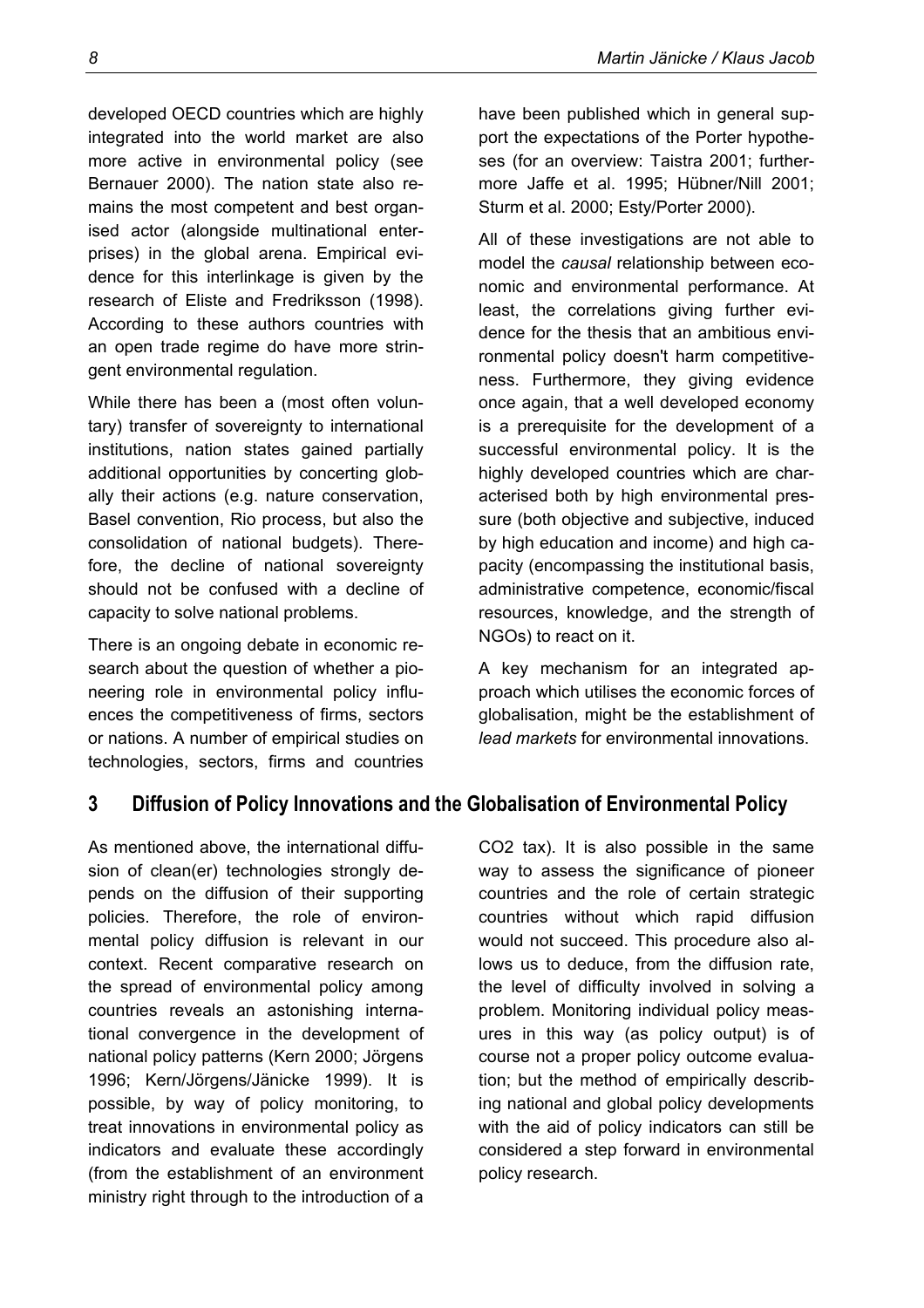The result shows, for example, that the globalisation of environmental policy, insofar as this is reflected at state level, can indeed be described using the analytic concept of innovation diffusion: Standard solutions in certain pioneer countries are diffused worldwide, thus causing a substantial measure of convergence in policy formulation at national state level - irrespective of extremely different capacities for action. Unlike in the 1970s, when for example the USA or Japan had a major innovative function in global environmental policy, nowadays innovations in environmental policy emerge strikingly often in small EU countries tightly integrated in the global market (Jänicke 1998).

The - reformed - institutional fabric of the EU seems comparatively favourable both for innovations and for their diffusion (Héritier et al. 1994). The EU must firstly, at least in principle, accept a "high level of protection" in member states; it must secondly seek to harmonize innovations in environmental policy implemented at national state level. Pioneer countries, for their part, often have an interest in anchoring their policy innovations within the EU framework in order to thus minimize their subsequent need to adapt to European policy. It is also often a matter of "Europeanizing" certain national pioneer measures favouring the particular country's domestic industry. Policy diffusion within the EU, however, takes place not only by way of EU harmonization but also from country to country. In the latter case the policy innovation in question will often need first to be introduced by one of the more influential EU countries before it achieves the necessary widespread impact. For example, the CO2/energy tax was already introduced in the Netherlands and the Scandinavian countries in the early 1990s - but it seems that the decisive push towards European diffusion has been the adoption of a green tax by the red-green coalition government in Germany in 1998. The CO2 tax is an exam-

ple of "horizontal" diffusion. It has yet to be established as a European measure.

The diffusion of innovations in environmental policy thus takes place both directly from one country to another, i.e. by way of imitative policy learning or "lesson drawing" (Rose 1993) and by way of international institutions (e.g. OECD, UNEP, World Bank), organizations (e.g. Greenpeace), or expertnetworks (e.g. the International Network of Green Planners). It is striking how rapidly many innovations in environmental policy are diffused. Environment ministries have, in a period of just under 30 years, clearly asserted their position in the industrialized countries. Environmental plans, as defined under "Agenda 21", just ten years after the Rio Conference (1992), are going to be more or less in place worldwide - though in extremely disparate quality. However, in other cases (e.g. soil protection legislation) the diffusion rate is clearly curbed by the difficulty of solving the problems involved.

It can be expected that a high capacity *for environmental policy* is needed both for policy innovation and the adoption of innovations. The OECD defines it broadly as "a society's ability to identify and solve environmental problems" (OECD 1994: 8). While the term capacity and capacity building was used previously by numerous institutions such as UNEP, FAO, World Bank, OECD, and others in connection with less developed countries only, it has been fruitfully extended to industrialised countries as well (Jänicke/Weidner 1997; Weidner/Jänicke 2002). It refers to the structural preconditions for successful environmental policy and encompasses the collective actors (esp. environmental institutions and organisations). The structural preconditions include (a) the institutional set-up (e. g. open and effectively integrated political institutions, administrative competence), (b) the system of creation, transfer and application of knowledge and (c) the economictechnical basis.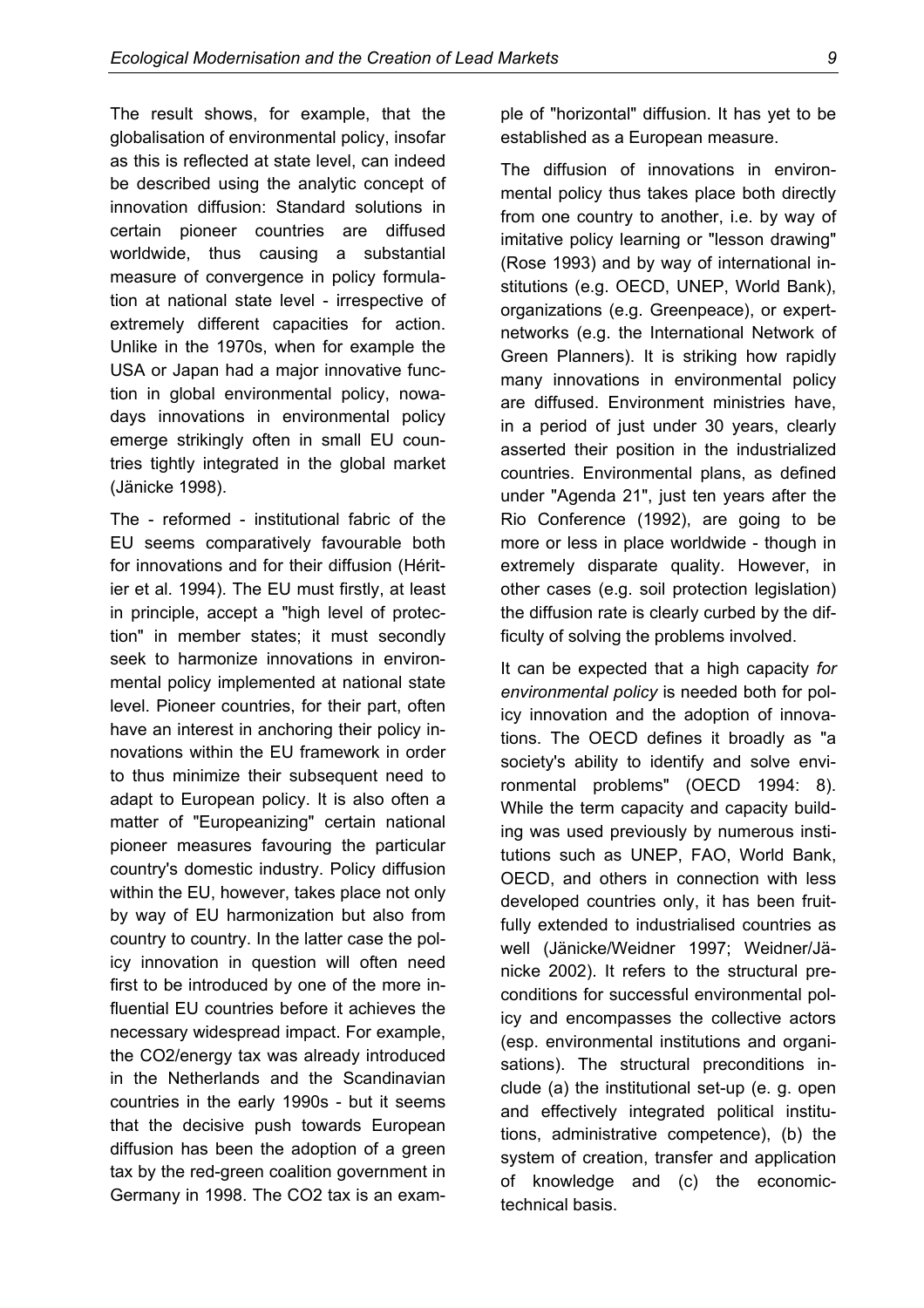# **4 The Interplay between the Diffusion of Environmental Policy Innovations and Environmental Technology**

There is a highly symbiotic fabric of interwoven interests between innovators in technology and policy makers. Suppliers of environmental technology seek the support of politicians and politicians are always looking out for technological options, because precisely these are much easier to implement than any sort of structural intervention.

*Figure 4: Diffusion patterns of Environmental Innovation* 

However, the interplay between environmental policy and environmental technology in the case of innovation diffusion is characterized by a wide variety of possible constellations. Theoretically it is possible to distinguish between the following diffusion scenarios, depending on the factors leading to the political and technological innovations:



*Technology forcing* (A⇒B⇒C⇒D): A national environmental policy innovation in one country forces a technological innovation which diffuses if also the policy innovation is diffused (e.g.: catalytic converter technology in cars).

*Technological initiative* (B⇒A⇒C⇒D): A new but already existing environmental technology induces a political innovation whose diffusion in turn encourages the diffusion of the technology (e.g.: wind mills).

*Political initiative* (A⇒B⇒D⇒C): A national environmental policy leads to technological innovations whose diffusion in turn encourages diffusion of the policy innovation (e.g.: cadmium substitute 1).

*Technological dominance* (B⇒A⇒D⇒C): An innovation in environmental technology is successfully diffused and as a result receives political support both nationally and internationally (e.g.: combined heat and power in industry 2).

*Political dominance* (A⇒C⇒B⇒D): The innovation in environmental policy is successfully diffused before a corresponding technology is available (this scenario is, symptomatically, very rare in ecological modernization).

*Autonomous technological development* (B⇒D): An innovation in environmental technology is successfully diffused without political influence; this case, beyond incrementally increasing energy efficiency in companies, seems to be rather rare*.*

l

<sup>1</sup> The use of cadmium was regulated in Sweden in the early 1980s with their standards for substitutes being adopted by European industry. Not until the early 1990s, however, were these standards made binding by the European Commission (Bätcher/Böhm/Tötsch 1992).

<sup>&</sup>lt;sup>2</sup> Combined heat and power (CHP) in industry spread largely autonomously, even though regulatory measures were intended to encourage its use in public power stations.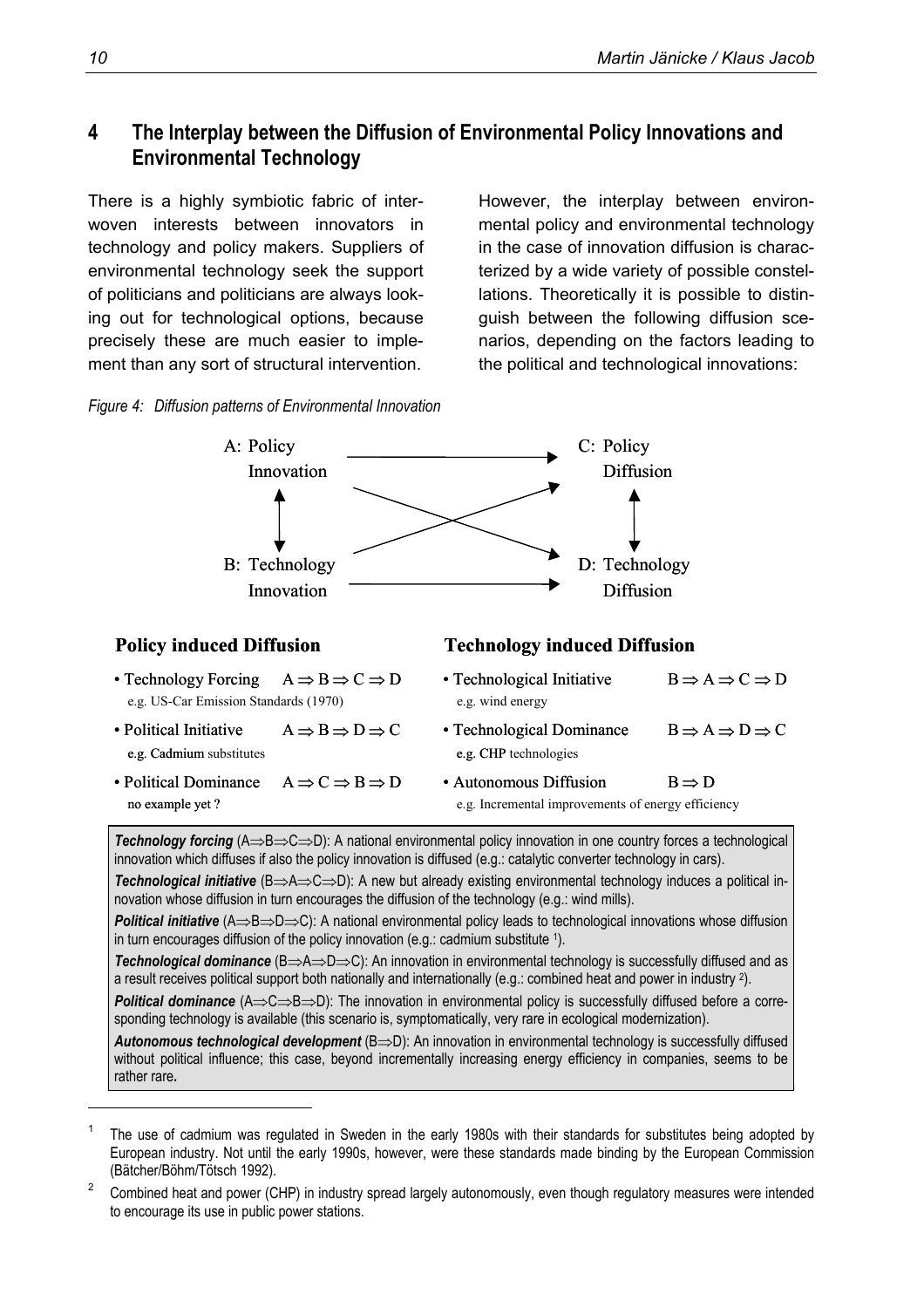Technological innovations do provide additional options for policy makers. For other cases, policy factors have been the major driving forces in the stimulation of environment-friendly technical innovations. The case of technology forcing has, however, been exceptional for environmental innovation (cf. Conrad 1998; Jacob 1999). So far, environmental policy has its merits in the promotion of the diffusion of technologies. It can be observed, however, that policies promoting the diffusion do support incremental innovations.

There is considerable plausibility for the assumption that autonomous emergence and diffusion of innovations in environmental technology is the exception rather than the rule and that such developments usually remain limited to incremental increases in efficiency in companies. The reverse border-line case is innovation in environmental policy where policy clearly exceeds the given technological possibilities.

The limits of ecological modernization (in the "technocratic" sense) are thus defined by the limits of technology. However, these limits are dynamic. They can be extended by research (and by backing for research). For example, research into the development of procedures for reducing CO2 emissions, if successful, could substantially widen our room for manoeuvre in climate politics even if only in the sense of end-of-pipe measures. The rapid diffusion of suitable policy innovations will then be as similarly predictable as the difficulty and slowness of a structural climate policy which de facto places restrictions on established energy markets (coal, oil).

The variants of this interplay between policy and technology in any case are a central theme in research on the diffusion of environmental innovations, especially when it comes to selectively optimising such innovations.

To summarise our main assumptions:

- Ecological modernisation can be conceived and has its strength as a market compatible strategy of technical environmental innovations and their policy based diffusion. It is the nation state, which is playing a crucial role in this context.
- The necessary pioneer role is a possible option for highly developed countries, many of them being especially open economies - there is no race to the bottom in times of globalisation.
- There is no general contradiction between competitiveness and demanding environmental policy, on the contrary, highly developed countries tend to integrate the environmental issue into the competition on quality.
- Global diffusion of best practice in environmental policy takes place and is a major driving force for the diffusion of marketable, technical solutions for environmental problems, that typically exist on a global scale

If we are right, the creation of lead markets for environmental technologies would be a feasible global environmental strategy.

# **5 Lead Markets for Environmental Technologies**

Lead markets are the geographical starting point of global diffusion processes. We understand lead-markets for environmental technologies as regional or national markets, which were stimulated by higher preferences for environmental goods in a given country, specific supporting measures, or policy interventions, which are able to influence the markets in other regions effectively, trigger reactions of adjustment and finally lead to an international diffusion of the new technologies. By this, we take again into account, that *environmental* innovations have to be largely ascribed to governmental (or NGO) activities.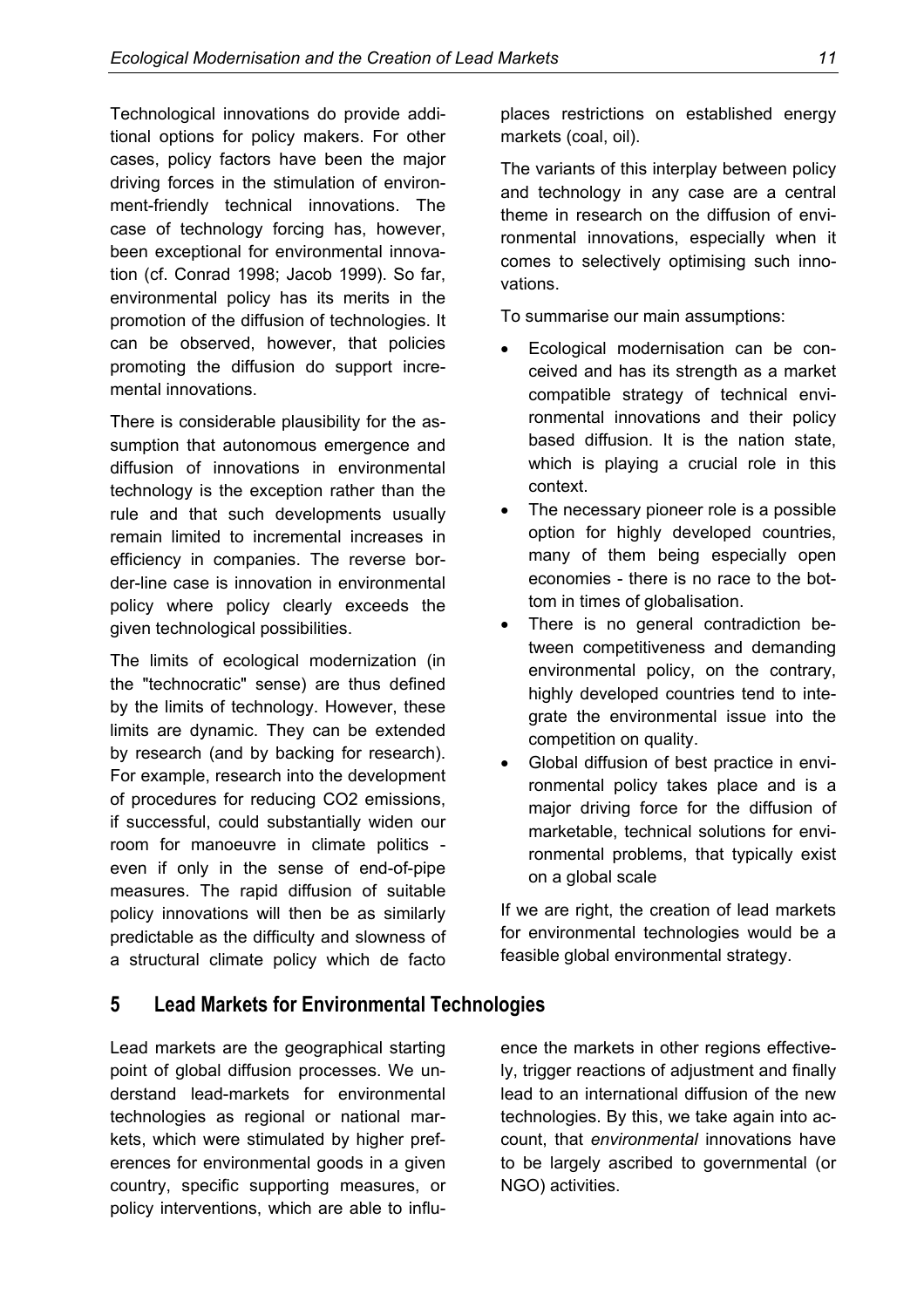



- national policy or non-governmental influences successfully have created an incentive structure for users to adopt an innovation relating to a (manifest or latent) global environmental problem and
- the global dimension of the problem creates a potential demand also in other geographic markets.
- As a rule environmental lead markets are created by national policy innovations (e.g. standards) which potentially diffuse into other countries. There is a close interrelationship between policy innovation/diffusion and technical innovation/diffusion.
- The diffusion of environmental policy innovations is supported both by horizontal imitation ("benchmarking", "lesson-drawing") and by international organizations

For a targeted ecological modernization of international markets the potential of nation states for a framing of national markets might gain considerable importance. The history of environmental protection is rich in examples for lead-markets: it encompasses the legally enforced introduction of catalytic converters for automobiles in the USA, desulphurisation technologies in Japan, the Danish support for wind energy or the CFC free refrigerator in Germany. Another impressive example is the global diffusion of chlorine-free paper, from the political activities by Greenpeace and the EPA in the USA, by way of the introduction of chlorinefree paper whitener in Scandinavian countries and various Greenpeace campaigns in Germany and Austria, right through to effective political market intervention in southeast Asian countries like Thailand (Mol/Sonnenfeld 2000).

By setting up increasingly demanding environmental standards, pioneer countries in environmental policy may send out a twofold signal beyond the boundaries of their national market:

1. A national market for environmentallyfriendly technology acting as a basis for subsequent expansion to bigger markets. The pioneer country demonstrates the feasibility of its standards, regulations. Subsequently the innovative regulation is adopted by other countries. For example, the German tax preference for fuel-saving cars (1997) has supported suppliers in that country (Volkswagen, Mercedes). The diffusion of this instrument, e.g. throughout the EU, can bring appropriate market expansion. Frequently, the international diffusion is supported by the national producers, if they were able to adopt successfully to the new standards (examples in Jacob 1999). A diffusion of regulations will be more likely if a country has attained the image of being a pioneer. It is only a few countries nowadays, mostly member states of the EU, which serve as the benchmark for the development of environmental policy.

2. The pioneer market with its demanding environmental regulations can, however, also send out signals to the supply side outside the domestic market. For example, California, with its stricter emission rules compared with the rest of the USA, was able to exert a general influence on the car industry word-wide (Vogel 1995). Similarly, Denmark, in 1994, with its targeted promotion of energy-efficient refrigerators, was able to prompt European suppliers to offer such devices there. In cases like these, competitive companies can advertise their ability to supply such demanding market areas as a sign of their technological competence. It can be cost efficient to orient the production on the highest standards, if there are scale effects.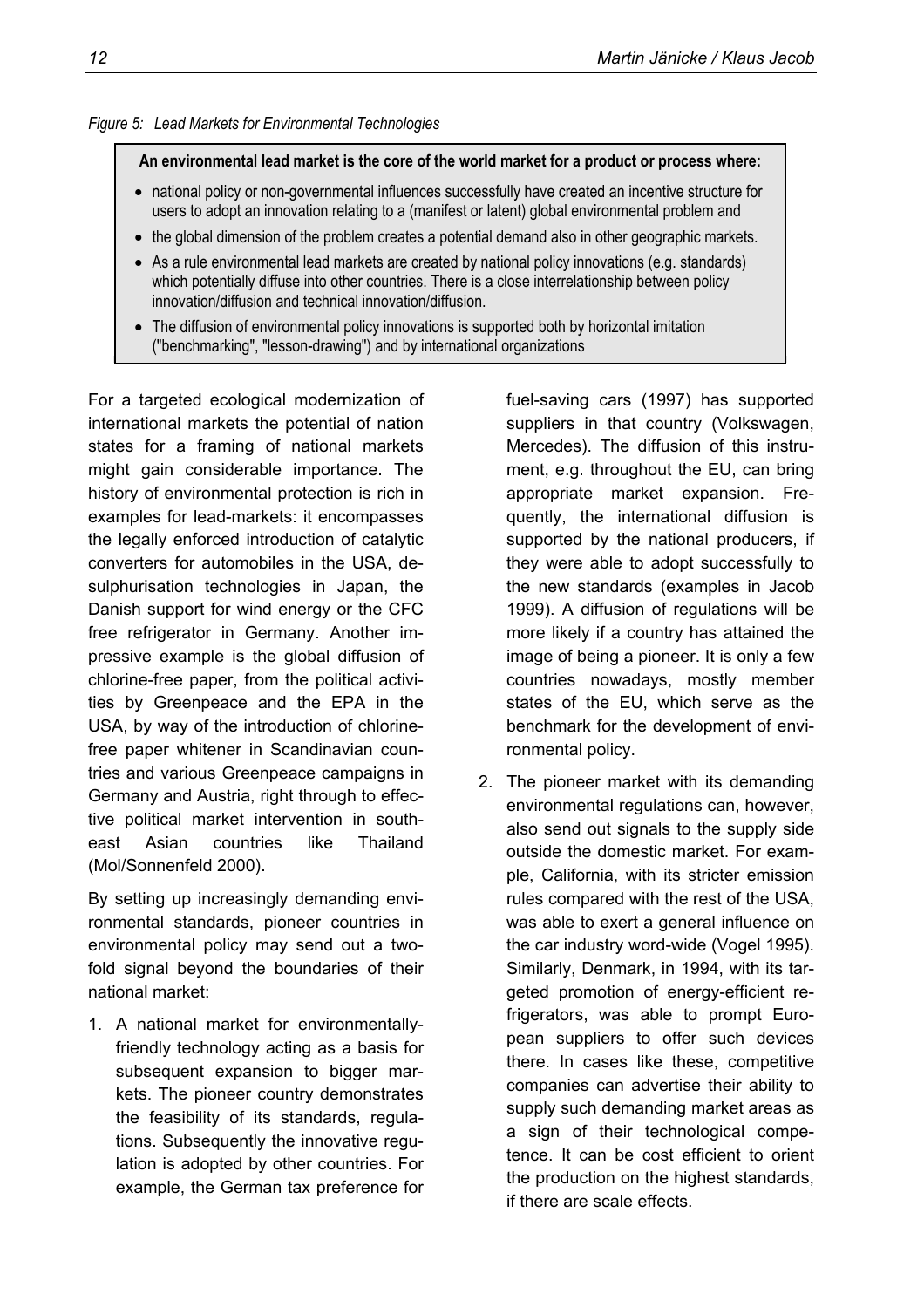An ongoing research project carried out for the German Ministry for Research and Education BMBF on "ecological lead markets" (conducted by the DIW, FFU, IÖW, and ZEW) aims at identifying both framework conditions and policy measures for the establishment of lead markets on a more systematic empirical basis. Lead markets generally are "geographic markets which have the characteristic that product or process innovations, which are designed to fit local demand preferences and local...conditions, can subsequently be introduced successfully in other geographic markets as well and commercialized world-wide without many modifications. In the model of international diffusion of innovations a lead market is the core of the world market where the local users are early adopters of an innovation on an international scale" (Beise, 1999: 4). The U.S. as lead market for the internet, Japan as lead market for fax, or Finland as lead market for mobile phones are wellknown examples. Empirically lead markets are characterized as follows:

General characteristics of lead markets (see also F. Meyer-Krahmer 1997):

- High per-capita income, low price elasticity
- Demanding, innovative buyers, high quality standards
- Problems, pressure for change and innovation
- Flexible regulation, innovation-friendly framework conditions for producers and users
- Product standards are acknowledged also in other countries.

Lead markets for environmental technologies, however, are characterised by additional factors. They typically are not only stimulated by higher environmental preferences of consumers in that country, but also

by special promotion measures, or by political market intervention.

They provide marketable solutions for global environmental needs, offering at least improvements for environmental problems which are mostly encountered worldwide or at least in a great many countries. Thus technological solutions to environmental problems enjoy, right from the outset and by their very nature, potentially larger markets. Lead markets affect competition in other market regions, trigger appropriate responses and adaptations, and thereby lead to the international diffusion of the new technology. The creation of lead markets for an environmental technology takes place in two stages, the first being the most important:

- 1. Struggling for success on the national market: This includes the establishment of a national market (not only a niche market), successful incremental improvements of the product and its production. Government instruments may be standards, subsidies, charges, labels, public procurement, network management, or EMAS (demand of firms).
- 2. Government support for technology transfer by activities within international organizations (e. g. diffusion of the supporting policy pattern), bilateral actions with strategic countries (e. g. the environmental co-operation between Germany and China), special international conferences, use of the international media, cooperation with international NGOs. More important may be - on the demand situation - the diffusion motor of benchmarking and search for best practices which in many countries is an institutionalised mechanism, today. In addition, the cooperation with multinational companies may be a relevant transfer mechanism.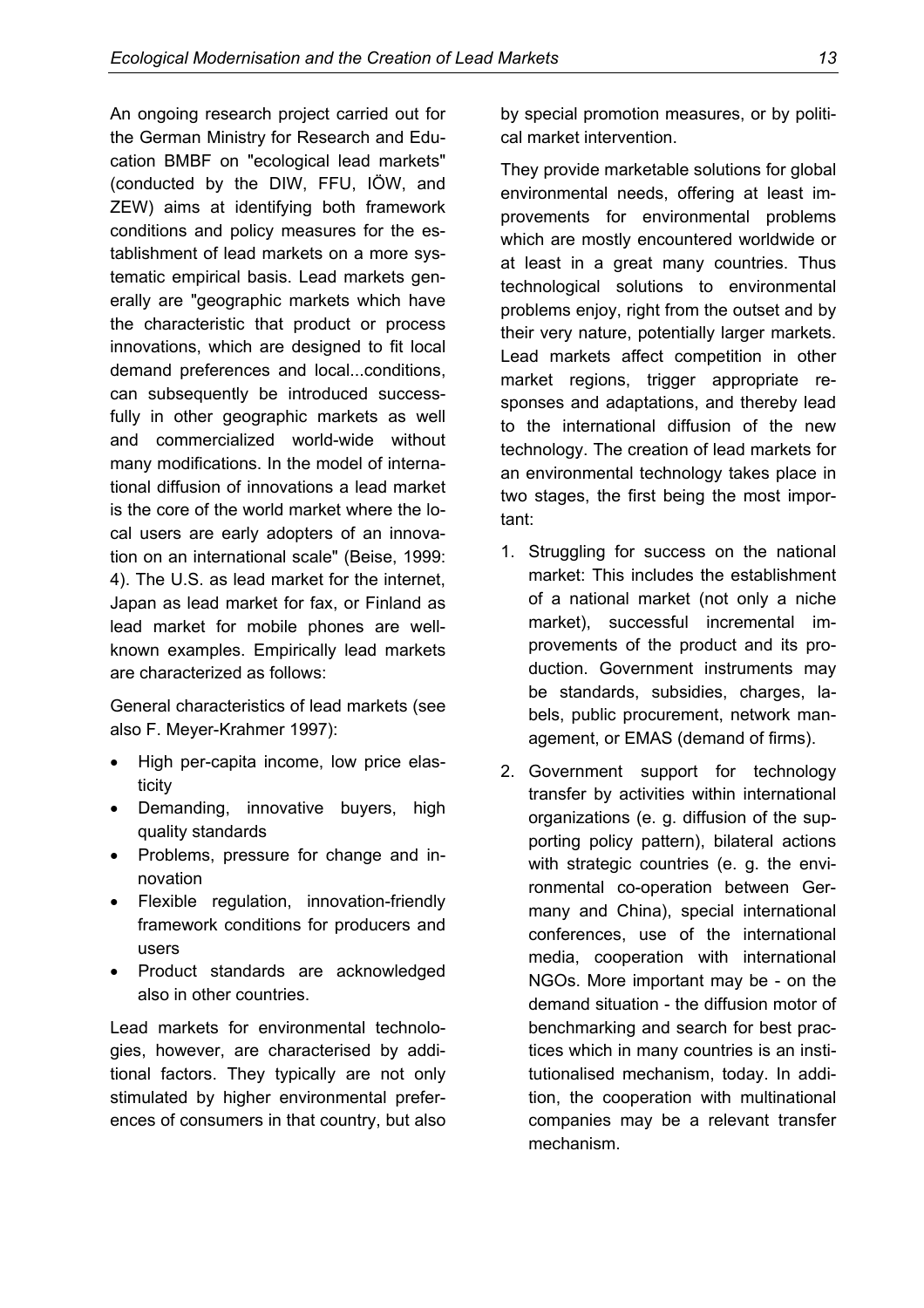#### *Figure 6: Possible Functions of Environmental Lead-Markets*

#### **Global Functions:**

- Problem solving function regarding global environmental needs
- Return function for R & D and learning costs (possible in high-income countries)
- Technological demonstration function (benchmarking)
- Political demonstration function (lesson-drawing).

#### **National Functions:**

- Competitive function, potential first-mover-advantages
- Potential attractiveness for foreign direct investments
- Increased market value of environmental and technological reputation
- Political legitimation function (for environmental policy, national policy actors as global players)

If successfully established, such markets may fulfil a range of functions: From a *global* perspective they provide marketable solutions for typical environmental problems. Lead Markets in high-income countries are able to raise the necessary funds for refinancing the costs for development and "learning". This is true for environmental innovations in particular since there is a need to survive the teething troubles of new technologies. They are demonstrating both the technical and the political feasibility and thereby giving a stimulus for other countries and enterprises to adopt to their pioneering standards. From a national per-

environmental innovations. (It is not by chance that there have been recently some prominent investments for the production of solar cells or for fuel cells in Germany.) Finally, a demanding policy which holds economic advantages additionally legitimates the national policy makers, sometimes providing them also with attractive roles in the global arena.

spective ambitious standards or support mechanisms might safeguard the first mover advantage for the own industries. Furthermore, ambitious policy measures can attract foreign investors which are interested in the development and marketing of

# **6 The Limits to Ecological Modernization**

We use this "technocratic" concept of ecological modernization, in its narrower sense, to describe the spectrum of technical, system-compliant solutions for environmental problems. Ecological modernisation in this sense, however, comes up against its limits where potentially marketable technological standard solutions are not available. The so far unsolved environmental "persistent problems" - urban sprawl, loss of bio-diversity, soil erosion, groundwater pollution, final storage for nuclear waste, or the deterioration of global climate - all, so far, show up

these limits. The modernization approach is also no viable option where the risk is acute and immediate defensive action is needed.

If incremental increases in ecological efficiency are not a causal, sustained solution, the environmental relief might be compensated by subsequent growth processes. In this case, the effects of ecological modernisation are compensated by growth A reduction in pollution tends to be followed by a resurgence. These facts were recognized as early as the late 1970s as the "dilemma of the N curve" (Jänicke 1979: 111). This di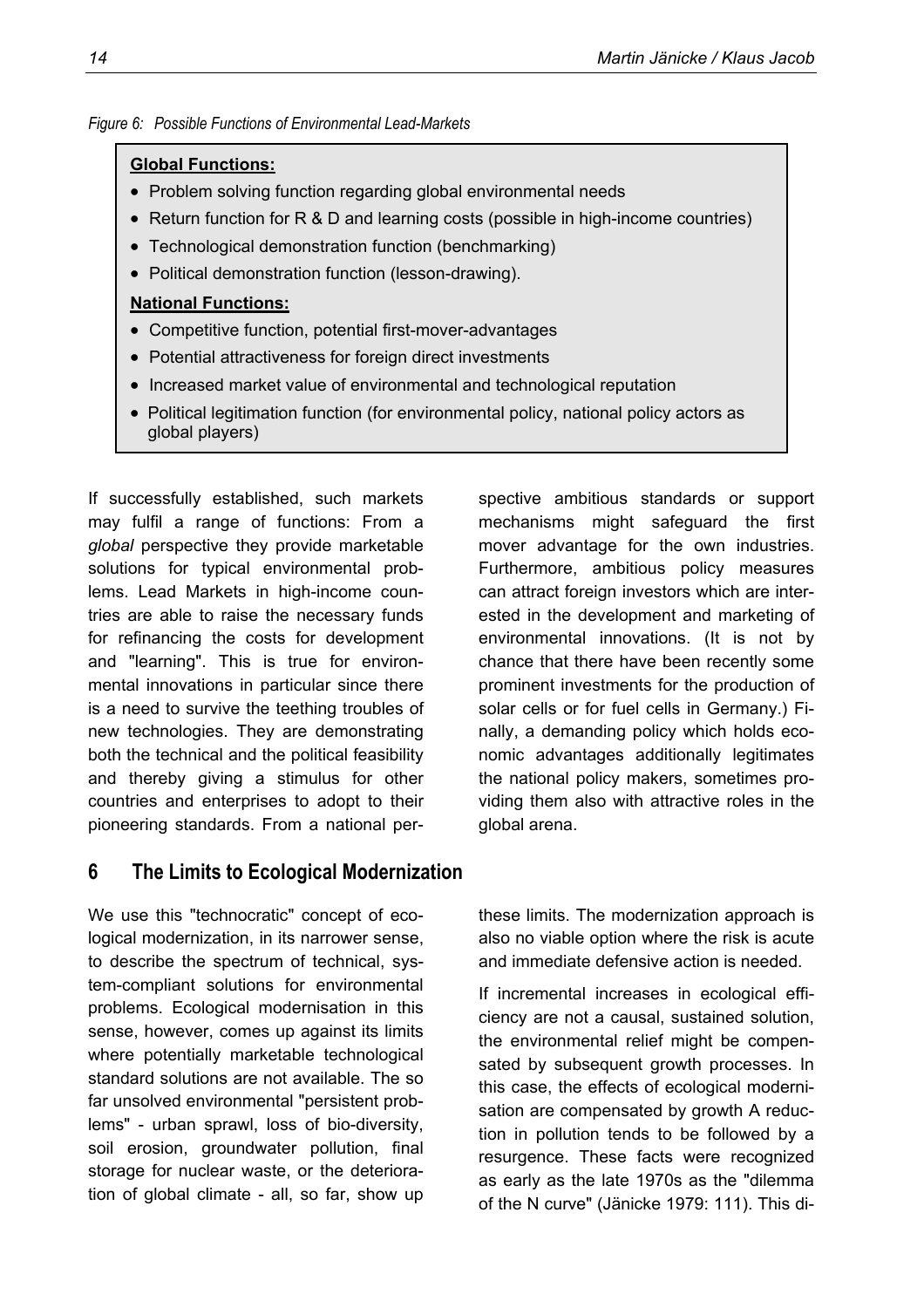lemma applies not only to clean-up environmental protection (end-of-pipe treatment) but even to efficiency improvements. For example, Japanese industries, between 1973 and 1985, succeeded in saving energy and raw materials in a remarkable way but the high industrial growth in those days simply devaluated this effect (Jänicke/Binder/Mönch 1997). The overall growth rate must thus always be accompanied by equivalent progress in (compensatory) technology providing environmental relief. This "*hare and tortoise-dilemma*" of ecological modernization is even tightened if there are losers of modernisation: If it is not the polluting industry itself which finds new opportunities in environmental friendly products, the sector often seeks for new sales opportunities for the old product. For example, the successful campaigns of environmentalists against using chlorine in applications free to the environment leading to a considerable reduction in production and consumption have since been compensated by the expansion of chlorine uses in other areas (Jacob 2001).

What is needed in the long term therefore is, firstly, a transition from incremental to radical innovations in which ecologically problematic procedures and products are substituted by unproblematic ones (Kemp 1997: 9). An example is the transition from efficiency improvement in coal-fired power plants to variants of solar energy. In between lie the border-line cases, a variety of incremental improvements which together represent a radically new quality (e.g. the zero-energy house).

What is also needed are structural solutions, i.e. solutions of a non-technical nature, changes in the structure of demand and of industry, and, based on these, an ecological industrial policy. Finally for the areas that are difficult to control, namely lifestyle, the level of personal mobility, and residential and housing structures, etc. have to be tackled by other means than technical approaches. Unlike the economic-technical variant of ecological modernization there are no marketable technical solutions to problems of that type.

The much higher degree of political difficulty for an even cautious ecological industrial policy aiming at a restructuring away from the environmentally intensive "chimney industries" is indicated by the fact that there are hardly any examples for such a far reaching policy. Examples so far, namely the running down of coal mining in the Netherlands or of crude steel works in Luxembourg, were hardly suitable for or capable of diffusion and are unlikely to find imitators. Often, environmental objectives haven't been the driving force in these cases, although there has been a considerable environmental relief (Binder/Petschow/Jänicke 2001).

Finally, an innovation oriented environmental policy is limited to those sectors where the target group has sufficient capacities to fulfil the expectations of environmental policy. A strategy based on innovation is more likely to be successful if the target group is small but encompasses potent actors.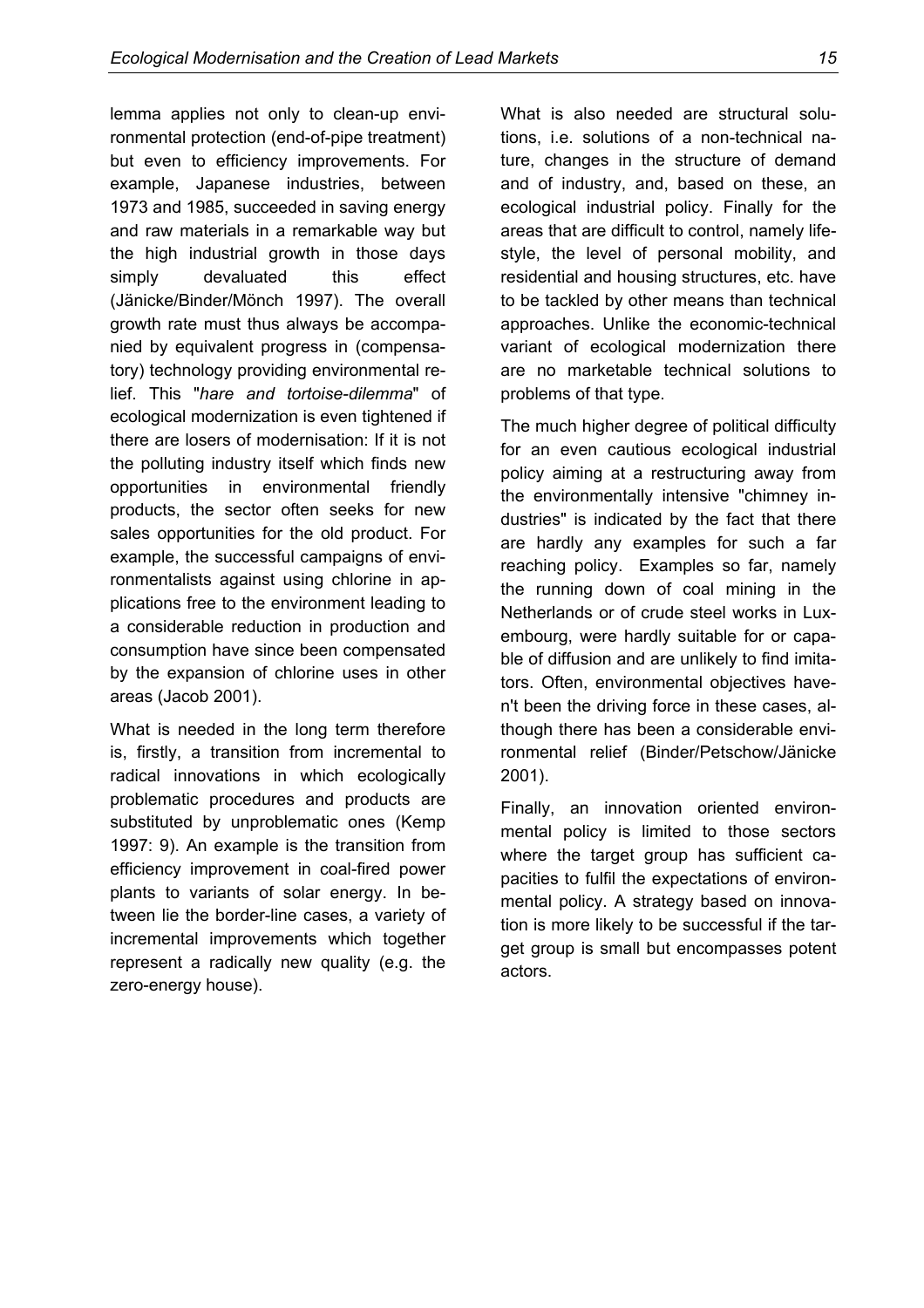# **References**

- Altvater, Elmar/ Mahnkopf, Birgit (1996): *Grenzen der Globalisierung. Ökonomie, Ökologie und Politik in der Weltgesellschaft*, Münster: Westfälisches Dampfboot.
- Andersen, Mikael S./Liefferink, Duncan (Eds.)(1997): *European Environmental Policy. The Pioneers.* Manchester.
- Ashford, Nicholas A. et al. (1979): Environment, Health, and Safety Regulation, and Technological Innovation. In: C. T. Hill and J. Utterback (Eds.): *Technological Innovation for a Dynamic Economy.* Cambridge, 161-221.
- Ashford, Nicholas A. (2001): *Government and Environmental Innovation in Europe and North America*. Paper, presented at the International Conference "*Towards Environmental Innovation Systems"*, September 27-29, 2001, Garmisch-Patenkirchen.
- Bätcher, Karen/Böhm, Eberhard/Tötsch, Walter (1992): *Untersuchung über die Auswirkungen geplanter gesetzlicher Beschränkungen auf die Verwendung, Verbreitung und Substitution von Cadmium in Produkten.* Karlsruhe (= Fraunhofer-Institut für Systemtechnik und Innovationsforschung).
- Beise, Marian (1999): *Lead Markets and the International Allocation of R & D.* Paper prepared for the 5. ASEAT Conference "Demand, Markets, Users and Innovation: Sociological and Economic Approaches", Sept. 14-16, Manchester 1999.
- Beise, Marian (2001): *Lead Markets. Country Specific Success Factors of the Global diffusion of Innovations.* Heidelberg/New York: physica Verlag.
- Bernauer, Thomas (2000): *Staaten im Weltmarkt: Zur Handlungsfähigkeit von Staaten trotz wirtschaftlicher Globalisierung.* Opladen: Leske+Budrich.
- Binder, Manfred / Jänicke, Martin / Petschow, Ulrich (eds.) (2001): *Green Industrial Restructuring. Intenational Case Studies and Theoretical Interpretations.* Berlin-Heidelberg-New York u.a.: Springer Verlag.
- Brickwedde, F. (Hrsg.) (1997): *Umwelt und Arbeit Innovationen als Motor des Strukturwandels.* Bramsche: Dietz.
- Cameron, David R. (1978): The Expansion of the Public Economy: A Comparative Analysis. In: *American Political Science Review*, Vol. 72, No. 4.
- Conrad, Jobst (1998): *Environmental Management in European Companies.* Amsterdam: Gordon and Breach.
- Drezner, Daniel W. (2001): 'Globalization and Policy Convergence', *The International Studies Review*, 3 (1), 53-78.
- Eliste, P./Fredriksson, P.G. (1998): *Does Open Trade Result in a Race to the Bottom? Cross Country Evidence.* Unpublished MS (World Bank).
- Esty, Daniel C./Porter, Michael E. (2000) : Measuring National Environmental Performance and Its Determinants. In: Harvard University/World Economic Forum (Eds): *The Global Competitiveness Report 2000.* New York/Oxford, Oxford UP, 60-75.
- European Commission (2001): *'Environment 2010: Our future, Our choice' The Sixth Environment Action Programme. Proposal for a Community Environment Action Programme 2001-2010.* COM (2001) 31 final.
- Freeman, Christoph (1987): *Technology and Economic Performance. Lessons from Japan.* London, New York: Pinter.
- Giddens A. (1990): *The Consequences of Modernity.* Cambridge: Polity Press.
- Hajer, Maarten A. (1995): *The Politics of Environmental Discourse Ecological Modernization and the Policy Process*. Oxford.
- Héritier, Adrienne/Mingers, Susanne/Knill, Christoph/Becka, Martin (1994): *Die Veränderung von Staatlichkeit in Europa – Ein regulativer Wettbewerb: Deutschland, Großbritannien, Frankreich.* Opladen: Leske + Budrich.
- Hettige, M./M. Huq/Pergall, F./Wheler, D. (1996): Determinants of Pollution Abatement in Developing Countries. Evidence from South and South East Asia. In: *World Development*, Vol. 24, No.12, 1891- 1904.
- Hübner, Kurt; Nill, Jan (2001): *Nachhaltigkeit als Innovationsmotor. Herausforderungen für das deutsche Innovationssystem.* Berlin, Edition Sigma.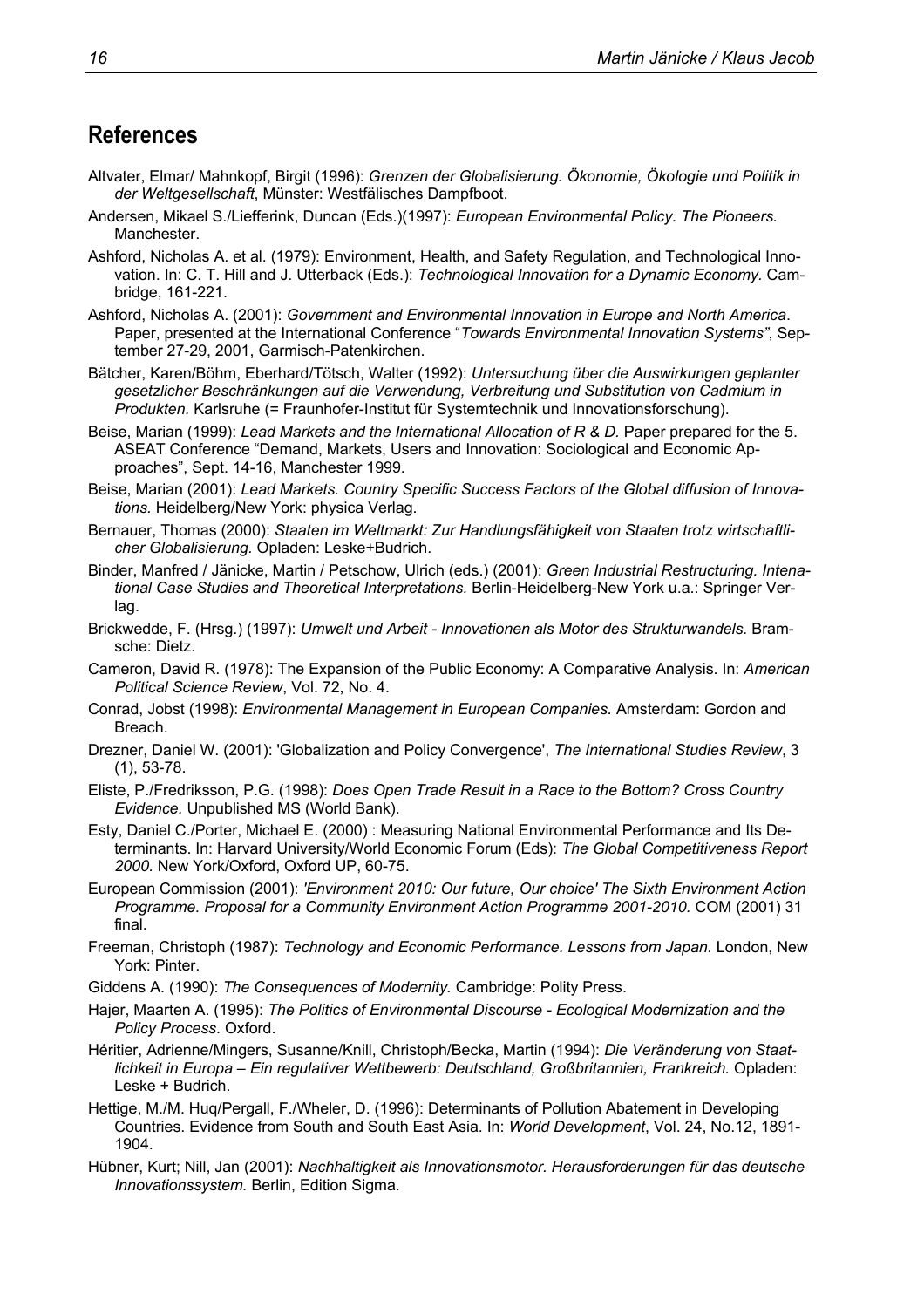- Jacob, Klaus (2001): Chlorine Production in Germany. In: Binder, Manfred / Jänicke, Martin / Petschow, Ulrich (ed.): *Green Industrial Restructuring. International Case Studies and Theoretical Interpretations*. Berlin-Heidelberg-New York u.a.: Springer Verlag 2001, pp. 187-216.
- Jacob, Klaus/Jänicke, Martin (1998): Ökologische Innovationen in der chemischen Industrie: Umweltentlastung ohne Staat? In: *ZfU*, 21. Jg. 21 (1998), H. 4, S. 519-547.
- Jacob, Klaus (1999): *Innovationsorientierte Chemikalienpolitik. Politische, soziale und ökonomische Faktoren des verminderten Gebrauchs gefährlicher Stoffe.* München.
- Jänicke, Martin/Binder, Manfred/Mönch, Harald (1997): "Dirty Industries": Patterns of Change in Industrial Countries. In: *Environmental and Resource Economics*. Vol. 9 (1997), No. 4, pp. 467-491.
- Jänicke, Martin/Weidner, Helmut (Eds.) (in coll. with Jörgens, Helge) (1997): *National Environmental Policies: A Comparative Study of Capacity-Building.* Berlin etc.: Springer.
- Jänicke, Martin / Blazejczak, Jürgen / Edler, Dietmar / Hemmelskamp, Jens (2000): Environmental Policy and Innovation: an International Comparison of Policy Frameworks and Innovation Effects. In: Hemmelskamp, Jens / Rennings, Klaus / Leone, Fabio (eds.): *Innovation-oriented Environmental Regulation. Theoretical Approaches and Empirical Analysis*. Heidelberg-New York: Physica-Verlag, S. 125- 152,
- Jänicke, Martin (1998): Umweltpolitik: Global am Ende oder am Ende global? In: Beck, Ulrich (Hrsg.): *Perspektiven der Weltgesellschaft*. Frankfurt/M.: Suhrkamp, S. 332-344.
- Jänicke, Martin: *Preventive Environmental Policy As ecological Modernisation And Structural Policy*. Berlin, 1985, (=Wissenschaftszentrum Berlin, IIUG dp 85-2)
- Jänicke, Martin (1979): *Wie das Industriesystem von seinen Mißständen profitiert*. Opladen: Westdeutscher Verlag.
- Jaffe, B./Steven R. Peterson/Paul R. Portney/Robert Stavins (1995): Environmental Regulation and Competitiveness of U.S. Manufacturing: What does Evidence Tell Us? In: *Journal of Economic Literature*, 33 (1): 136-63.
- Jörgens, Helge (1996): Die Institutionalisierung von Umweltpolitik im internationalen Vergleich. In: Jänicke, Martin (Hrsg.): *Umweltpolitik der Industrieländer. Entwicklung - Bilanz - Erfolgsbedingungen*. Berlin: Edition Sigma, S. 59-111.
- Kemp, René (1997): *Environmental Policy and Technical Change. A Comparison of the Technological Impact of Policy Instruments*. Cheltenham (UK)/Brookfield (US): E. Elgar.
- Kern, Kristine/Jörgens, Helge/Jänicke, Martin (1999): *Die Diffusion umweltpolitischer Innovationen. Ein Beitrag zur Globalisierung von Umweltpolitik*. Berlin (= Forschungsstelle für Umweltpolitik/Freie Universität Berlin, FFU-Report 99-11).
- Kern, Kristine (2000): *Die Diffusion von Umweltinnovationen. Umweltpolitische Innovationen im Mehrebenensystem der USA*. Opladen: Leske + Budrich 2000.
- Lundvall, Bengt, Ake (1992): *National Innovation Systems*. London, New York: Pinter.
- Meyer-Krahmer, F. (1997): *Innovation und Nachhaltigkeit im Zeichen der Globalisierung.* In: Ökologisch Wirtschaften. 1/1997, S. 20-22.
- Ministry of Environment: *Our Environment*. Stockholm 1996.
- Mol, Arthur (2001): *Globalization and Environmental Reform. The Ecological Modernization of the Global Economy*. Cambridge, MA, MIT Press.
- Mol, Arthur P. J./Sonnenfeld, David A. (Eds.) (2000): *Ecological Modernisation Around the World. Perspectives and Critical Debates.* London/Portland (Or.): Frank Cass.
- OECD, (1994): *Capacity Development in Environment*. Paris.
- OECD (1999): *Managing National Innovation Systems*. Paris.
- Porter, M. E. (1990): *The Competitive Advantage of Nations*. New York: The Free Press.
- Porter, M.E. and C., van der Linde (1995): Green and Competitive: Ending the Stalemate. In: *Harvard Business Review*, 120-134.
- Rennings, Klaus (2000): Redefining Innovation Eco-Innovation Research and the Contribution from Ecological Economics. In: *Ecological Economics*, Vol. 32/No.2, p. 319-332.
- Rose, Richard (1993): *Lesson-Drawing in Public Policy. A Guide to Learning across Time and Space*. Chatham (NJ): Chatham House.
- Scharpf, Fritz W. (1999): *Governing in Europe: Effective and Democratic?* Oxford / New York.